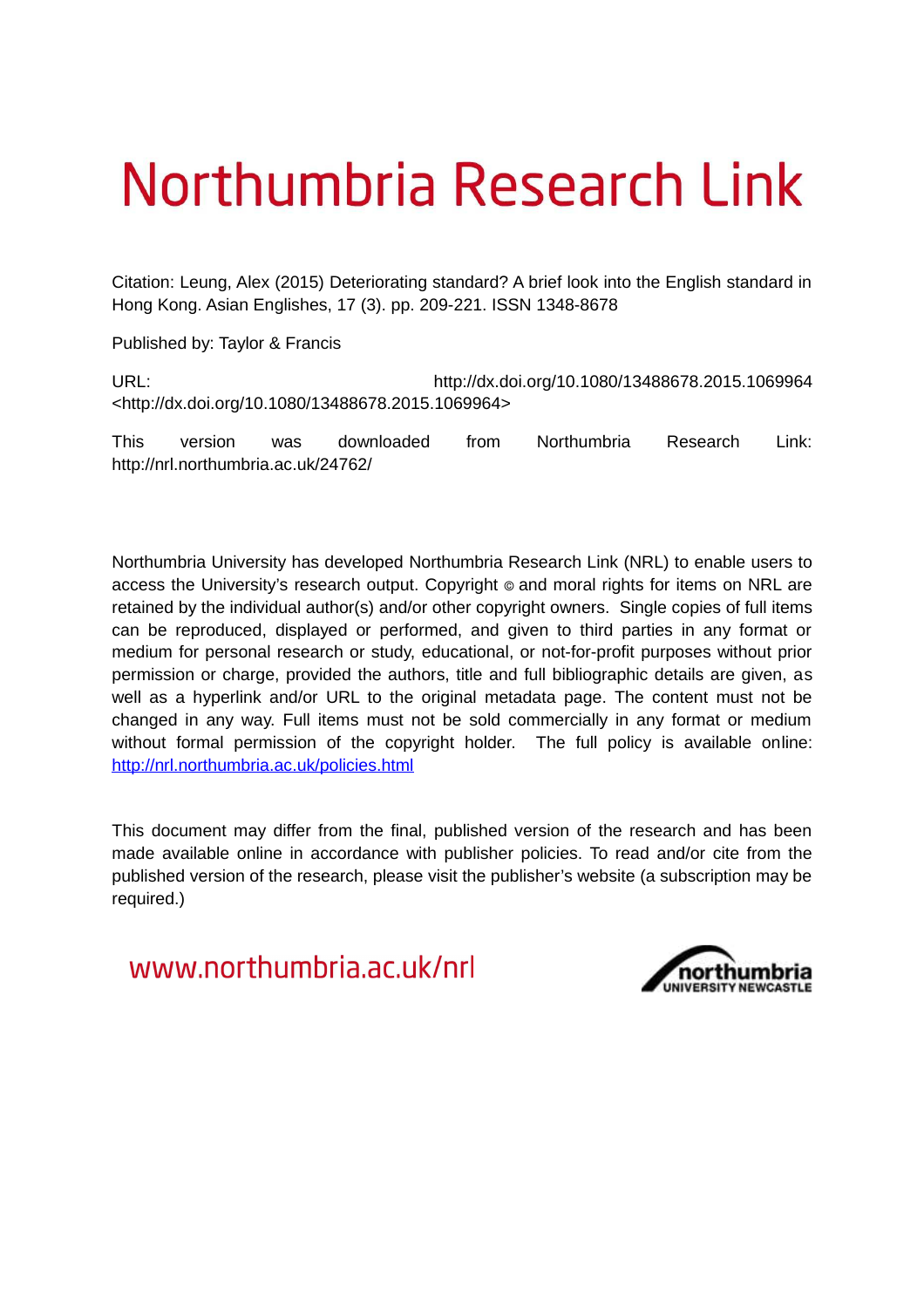#### **Deteriorating standard?: A brief look into the English standard in Hong Kong**

#### **Abstract**

There is a widely held belief that Hong Kong as a community is suffering from an ongoing decline in its standard of English. A very cursory search in the Internet directs readers to many articles lamenting the purportedly poor English standard of Hong Kong people. Appeals for Hong Kongers to improve their English are easy to find. These are often originated out of concerns over the unwelcoming possibility of losing out to their close economic competitors such as Singaporeans and their compatriots from China, owing to the importance of English in international trade and communication. However, through reviewing publicly available data, this article reveals that the critique directed at Hong Kong people's English standard does not always hold up against scrutiny. This article aims to demythologise the issue and points readers' attention to the possibility of an emergence of new standard which helps perform important sociolinguistic functions in the Hong Kong society.

**Keywords:** Hong Kong English, English proficiency, deteriorating standard, prescriptivism, sociolinguistic variation, sociolinguistic function, bilingual identity

#### **1. Introduction**

It is no difficult task finding an article or a casual read that comments on Hong Kong's English standard. Readers can simply type *Hong Kong English standard* into Google, quite a few articles about exactly that will come up in the search result. Three of the top five links that appear on my screen as I perform this search are related to the standard of English in Hong Kong (HK); to be more precise, these are articles published between 2012 and 2013 expressing concerns over the English standard of HK citizens. The titles of them are as follows: *Hong Kong's English language skills branded ͚pathetic͛ as Chinese has ͚negative influence͛* (Zhao 2013), *Hong Kong trails rival Singapore in students' English skills* (Yeung 2013), and *Declining English standard hurts HK* (Fung 2012). Differing in their emotional appeal, these articles share a common theme related to the declining English proficiency and their concern over HK's competitiveness relative to other regional economic competitors such as Japan, Singapore, and Taiwan. Other commentaries, debates and the like sometimes direct their criticisms at, but not limited to, HK English speakers͛ limited vocabulary repertoire and hence their reliance on 'translation' of vocabularies or phrases from Chinese or Cantonese such as, *add oil* (which is a phrase said to encourage hard-work, the closest English equivalent being *keep fighting*), *blow water* (chit-chat), *long time*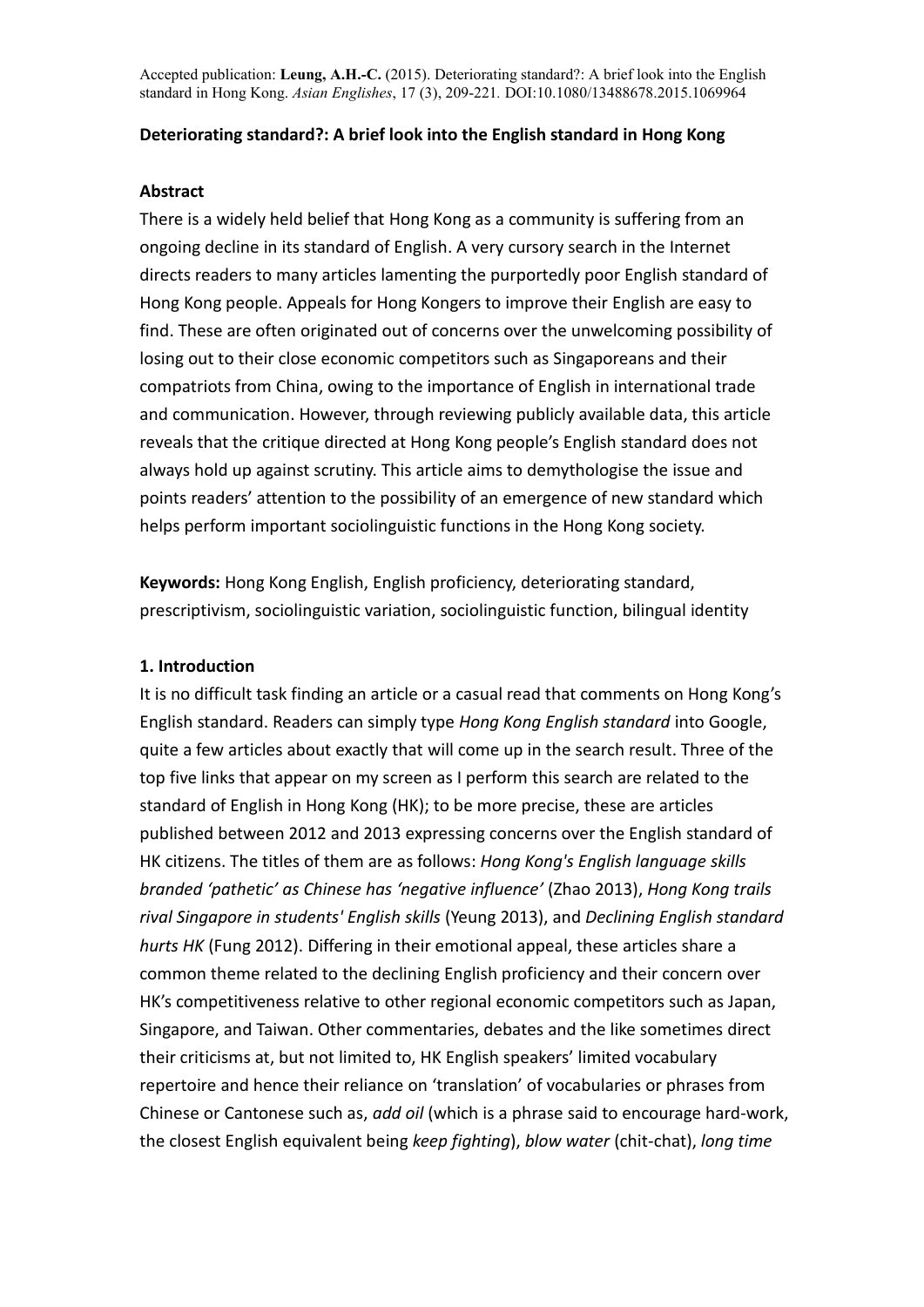*no see*,<sup>1</sup> etc.

.

Apart from newspaper articles or editorials, there are also occasional TV programmes on the matter being broadcasted. The TV program aired in mid June 2011 (Sunday Report) featuring Hong Kong English highlights some of the many criticisms against this variety of English is a good case in point. In addition to the lack of vocabularies mentioned above, critics target other features which are often linked to the idiosyncratic usage of grammar, e.g. *You very like it* (You like it very much), lexes/ vocabularies/ phrases, e.g. *add oil*, and pronunciations, e.g. pronouncing all vowels as full-vowels (i.e. non-reduction) in multi-syllabic words.<sup>2</sup> Not only are these features claimed to be 'illogical' and contribute to issues of intelligibility, they are also taken as evidence to support the claim that English proficiencies are running downhill among many in HK. These sentiments are shared among the general public, perhaps more particularly among the more educated ones. They are often frightened by the possibility of other regional players, including compatriots from China, overtaking HK people in terms of English proficiency. This, they believe, will consequently cost HK's status as an international financial hub.

These self-critiques are not new, they have in fact lived through generations among language prescriptivists and English language teachers in HK (see Bolton,  $2002b$ ).<sup>3</sup> Although these claims pertaining to HK people's level of English are not completely unfounded, further inspection uncovers potential flaws in the data on which these claims are based. This article, therefore, aims to unpick the situation through reviewing publicly available data from the International English Language Testing System's (IELTS) test-taker performance reports, the results from the Common English Proficiency Assessment Scheme (CEPAS), TOFEL iBT test and scores data, and government reports. At the same time, the article hopes to add another layer of understanding to the seeming deterioration in English standard among HK's population by pointing out that these comments often disregarded the wide array of extra-linguistic functions that the 'wrong translations' perform. It also aims to question the notion of 'correctness' regarding English when regional variations clearly prevail even in native contexts (e.g. UK and US). It also hopes to point out the importance and relevance of concepts such as identity and linguistic innovation when discussing the matter of English proficiency. The remainder of this article provides a brief background of English in Hong Kong. It then proceeds to discuss and

<sup>&</sup>lt;sup>1</sup> It will be pointed out in section three that *long time no see* does exist in first language English.

 $2$  In many native speakers' varieties of English, vowels in unstressed position are often weakened to a schwa.

<sup>3</sup> Prescriptivists prescribe what they think 'is the correct way of saying or writing something' instead of describing the actual usage of speakers and writers of the language (Brown and Miller, 2013: 356; cf. descriptive grammar).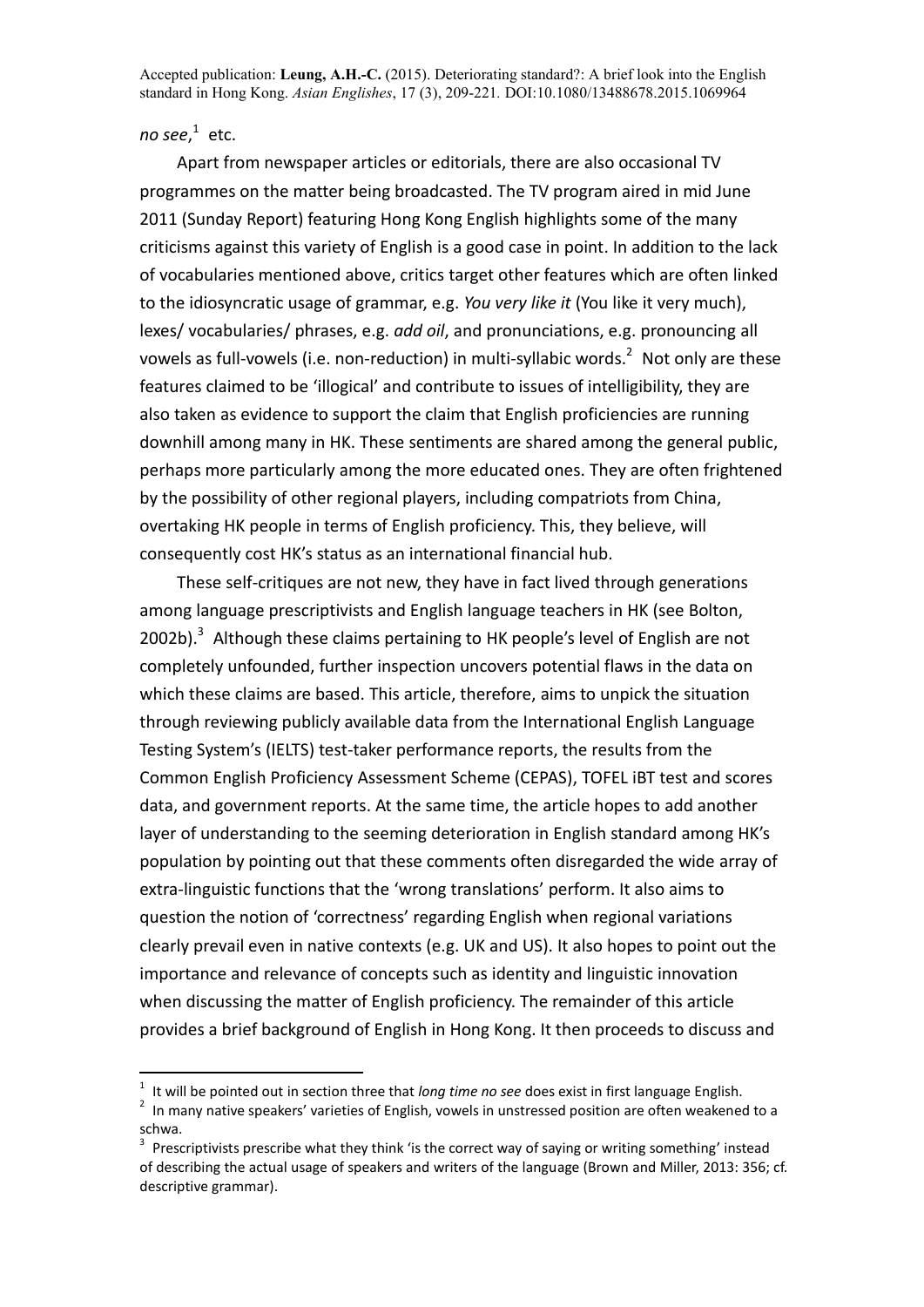problematise the notion of correctness. Following that, concepts such as stylistic variation, linguistic innovation, and identity will be used to highlight the potential sociolinguistic functions that HK English performs. The article will end by offering some concluding remarks prompting a rethink of the so-called 'deteriorating standard'.

## **2. English in Hong Kong**

English as an international language has been important in HK even before it was colonised by Britain in 1842 (Bolton, 2000). HK English in its early days developed very much parallel to other pidgins as a result of trade with English speaking foreigners (see e.g. Lefebvre, 2004). Due to its limited and specific functions, there was no need for the development of complex structures or vocabularies beyond what is necessary for trade. In fact, one can still find traces of such vocabularies with localised pronunciation in many Chinese Almanac (better known as *Tung Shing* among Chinese), which is basically a calendar with all sorts of information such as zodiac, fortune telling, and for our purpose the adapted pronunciations of essential words for doing business with westerners (Wenweipo, 2006). An example of such a page can be found in diagram 1, where the Chinese given is the approximation of the English pronunciation. However, as HK takes on the role of an important trading port in Asia and the gateway to China, more people realise the importance of learning English. It has hence been introduced to the curriculum of formal education (So, 1992). Although the government's support and emphasis on the importance of English has somewhat shifted since HK's sovereignty was returned to China in 1997, placing a heavier focus on the development of Mandarin, concurrently reducing the number of primary and secondary schools educating in English which resulted in public outcries (Bolton, 2011; Evans, 2013), English remains one of the official languages alongside Chinese, a compulsory subject in HK's curriculum as well as the official medium of education in all public universities.

# [insert diagram 1 here]

At this point in time, HK English has developed its unique features with regard to all aspects of the language; some of these characteristics are opaque to speakers of other English varieties. For instance, local vocabularies have been coined and widely used e.g. *Category III movie* (adult/ R-rated movie), *the sandwich class* (the squeezed middle class) (see Benson, 2000; Evans 2015). There are also distinctive grammatical features vis-à-vis finiteness (see Gisborne, 2009) as well as specific pronunciation features such as the non-reduction of unstressed vowels noted in the introduction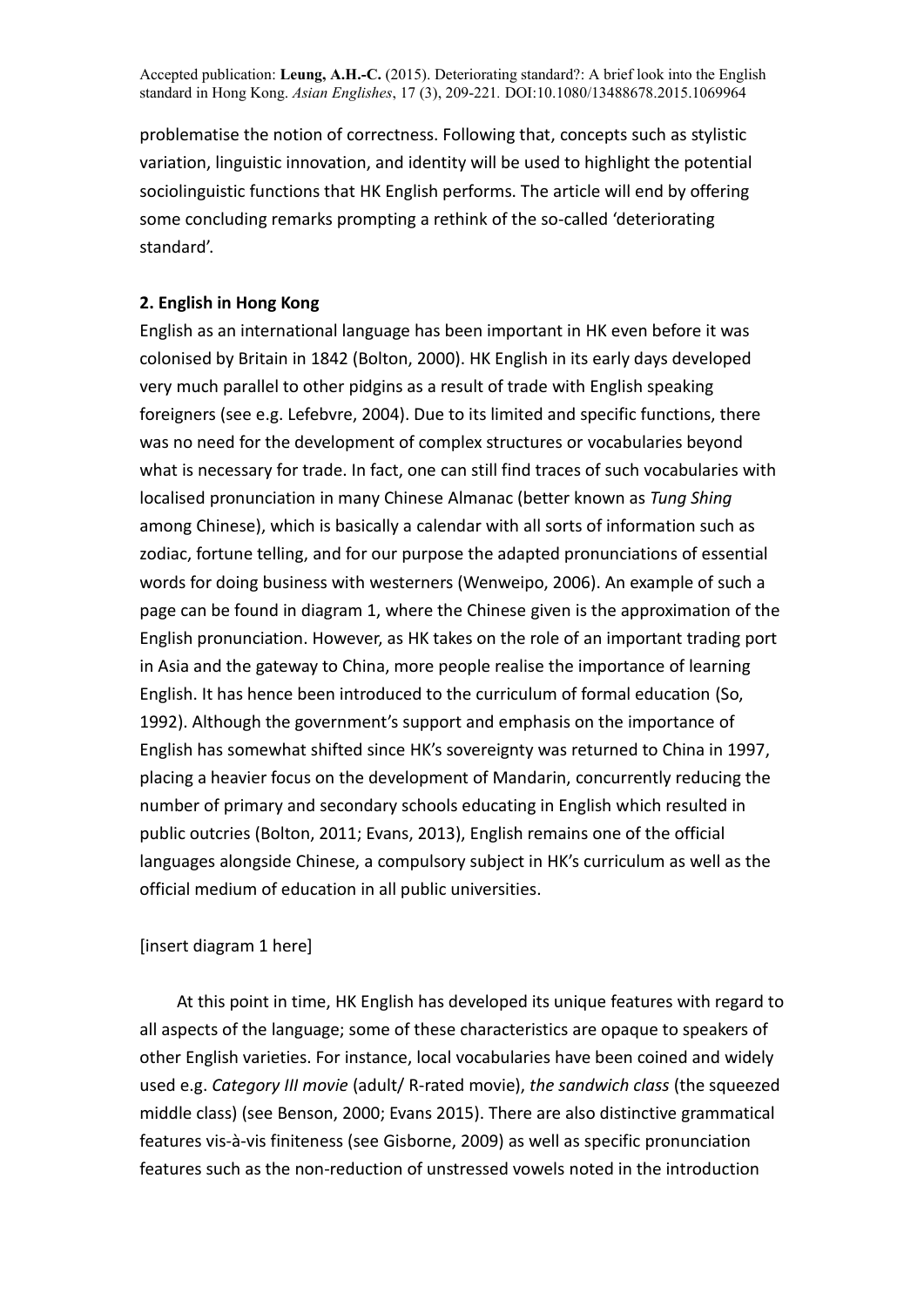(e.g. Hung, 2000; Sewell & Chan, 2010). However, despite the many recent scholarly works published in the academic world (see Bolton, 2002a; McArthur, 2002; Setter, Wong & Chan, 2010 *inter alia*), this form of English has only received a marginal degree of acceptance among the public. This is a situation that resembles the emerging stage of many outer circle varieties of English (Kachru, 1992), for instance, Singaporean English, and Indian English. $<sup>4</sup>$  At its inception, a new variety of English is</sup> often associated with the falling standard among speakers compared to native speakers' norm (Schneider, 2007). Depending on the degree of acceptance within the local community, the variety will receive support or will be condemned. In fact, unless a variety is recognised and accepted as a model, it would not acquire a status in its own community (Kachru, 1983). As previously alluded to, HK is notorious for its complaint tradition with local eductionalists and elites being highly critical of people's English proficiency (see Bolton, 2002b; also Mesthrie & Bhatt, 2008).

Irrespective of local acceptance towards the HK variety of English, there is undeniable linguistic evidence of its systematicity with respect to various aspects mentioned above (i.e. vocabularies, grammar, and pronunciations). In fact, the underlying system of such English cannot be associated with first language transfer alone. Without delving into details, the example of *He saying something* (He is saying something) is not necessarily an 'error' that is uniquely made by HK learners, the missing of auxiliary *be* is a prevalent feature among other learners of English such as Spanish and Japanese learners too (e.g. Stauble, 1984; see also Hawkins, 2001). Indeed research has demonstrated convincingly that errors in second language acquisition (including the acquisition of English as a second language) are not caused solely by first language influence. The fact that learners from different language background go through similar developmental stages when they are acquiring English is taken to be strong evidence to support such a claim (Dulay & Burt, 1974). It is therefore difficult to resort to arguments which account for Hong Kongers' English by putting blame on Cantonese (the community language in HK) transfer alone.

#### **2.1** *The purported decline of English standard*

-

Let us switch our attention to the evidence of the 'decline' in the standard of English among HK citizens. Besides relying on anecdotal evidence, some critics/ writers refer to the *Education First's English Proficiency Index* (EF's EPI).<sup>5</sup> The EPI is an index of people's English proficiency as determined by the entry placement test who

<sup>&</sup>lt;sup>4</sup> Kachru's concentric circles of World Englishes define inner circle varieties as native speakers' English, the outer circle varieties as varieties used in places where English is spoken as a second language, while the expanding circle varieties can be conceived as varieties exist in places where English is taught as a foreign language.

<sup>&</sup>lt;sup>5</sup> Education First is a private institution offering English courses in multiple countries across the world.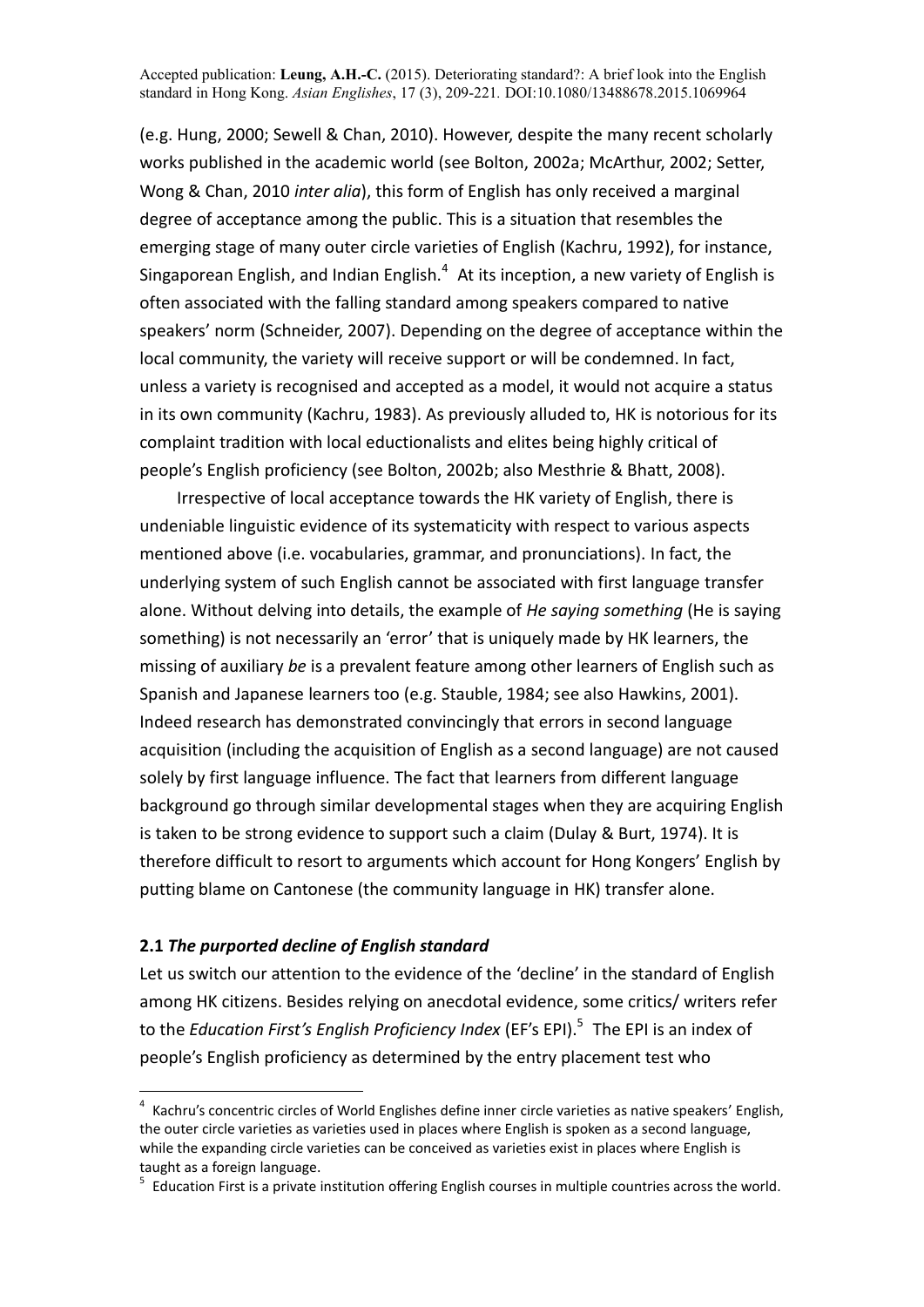participants take before they enroll in one of EF's English courses. These tests are also open to members of the public who are interested in testing their own levels of English. In November 2013, EF published findings based on tests taken by 750,000 adults from 60 countries in 2012 (Chen 2013). Hong Kong was deemed a place of ͚moderate proficiency͛ with an average score of 53.34, ranking 22 among the 60 countries. This places them above South Korea, Japan, Taiwan, and China (Yu 2014). However, in the latest EPI findings based on data from 750,000 adults in 63 countries in 2013, although still regarded as a place of moderate proficiency, HK's rank has dropped to 31 with a score of 52.50, trailing the abovementioned counterparts except China.<sup>6</sup> Further analysis unveils the fact that HK has actually fallen behind specific cities in China including Shanghai and Beijing. These reports have sparked renewed debates on English standard in HK and prompted further condemnation (Apple Daily, 2013; Sing Tao Daily, 2014).

On the surface, this perhaps looks alarming, but, further unpicking exposes issues with the findings. First of all, the test is based on a voluntary sample, so at best these findings are only a reflection of the proficiency of the specific sample who took the test. Second, without knowing the respective proportion of the general public who participated in the test and test takers who did it to fulfill enrollment requirement, it is hard to determine the validity of the results. This is mainly because one could argue that learners who wish to enroll in an English course are learners who see the need to improve their English, hence if the sample is heavily skewed towards them, the resulting data could be negatively affected by those who are perhaps less proficient. More proficient users of English by nature might not enroll in such a course in the first place.<sup>7</sup> Moreover, there is no limitation over the number of times which any individual can take the test. Even if one was to overlook the data validity issue, careful inspection would show that Hong Kong's average is still above the regional average of Asia which is 52.21. As a matter of fact HK, on average, fares better than the Latin American region which scored 48.27, the Middle Eastian and North African region which scored 41.82. HK only did worse than Europe as a whole which has an average score of 56.92. Even though there is no hiding from the fact that HK does trail behind another close economic rival, Singapore, which scored 59.58 in EF's EPI, a comparison with Singapore which has approximately 32% of its population that speaks English as a first language (Department of Statistics Singapore 2011) seems unfair. This is because unlike Singapore, the majority (90%) of the HK population speaks Cantonese as their mother tongue (Social Surveys Section, Census

<sup>6</sup> http://www.ef.co.uk/epi/

 $<sup>7</sup>$  One should also bear in mind the fact that there are potential conflicts of interests in the sense that</sup> creating some form of awareness/ anxiety among the public might have financial implications for companies such as EF which provide English enhancement courses.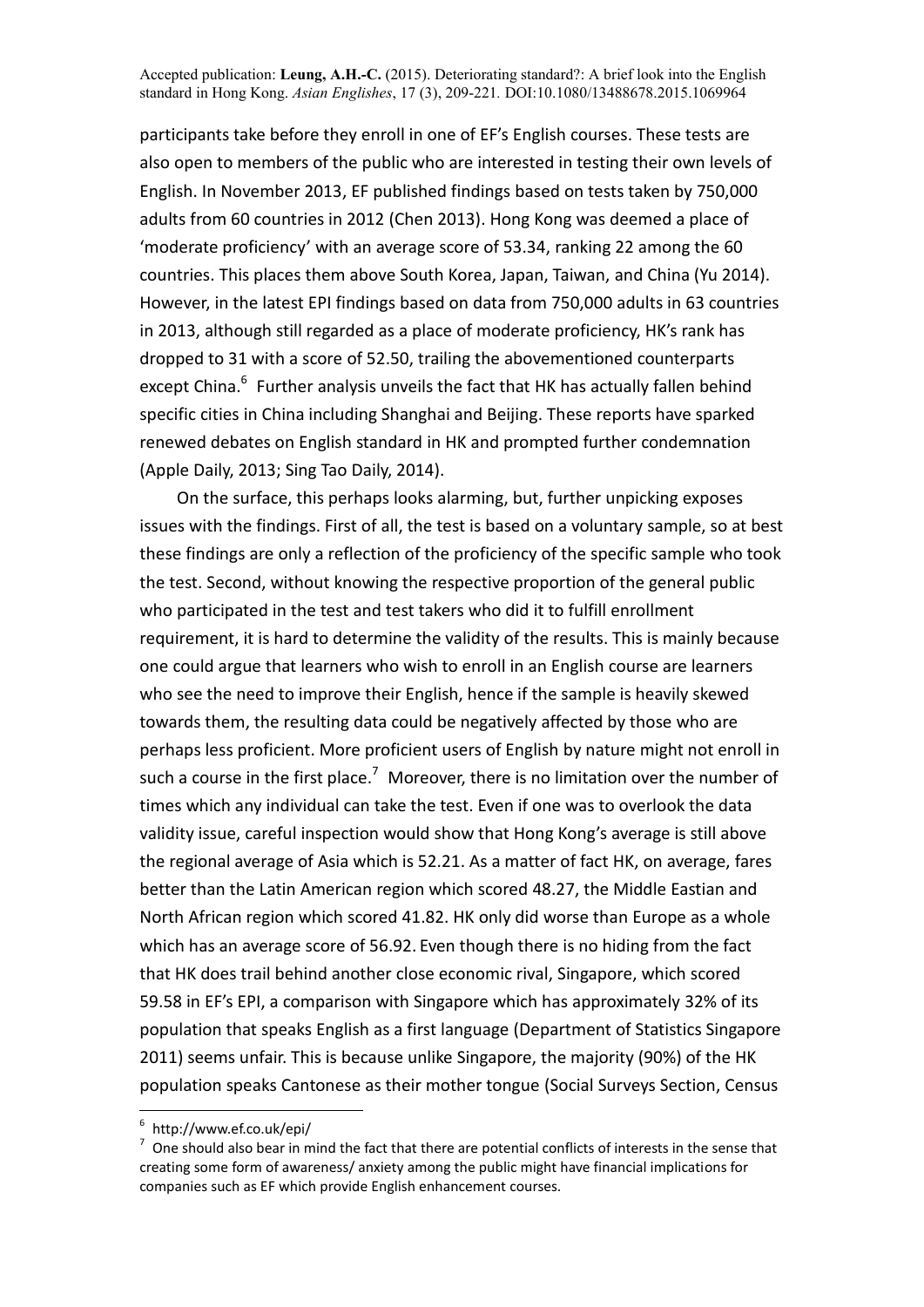and Statistics Department, 2013). Being viewed from such perspective, the data seems to portray a less worrying picture

On the other hand, a comparison with the IELTS data suggests that the test takers' performance have remained rather stable in recent years. As can be seen from table 1, the scores of Hong Kongers who took the academic version of test remain more or less the same between 2009 (6.36/ 9.0) and 2013 (6.4/ 9.0). Similarly, the scores obtained by those who took the general training version of the test only fluctuated slightly from 6.23 in 2009 to 6.3 in 2013. At the same time, its relative rank has mostly remained in the upper third region among the countries where data is available (table 1). Crucially, on no occasion has HK been ranked lower than the same countries mentioned above, namely South Korea, Japan, Taiwan, and China which are suggested to have surpassed HK in EF's EPI. Obviously, the same caveat regarding sample generalisability still holds, but these data do indicate that instead of a drop in standard, the English proficiency of the HK population seems to have remained more or less constant.

#### [Insert tables 1 & 2 here]

For the sake of triangulation, another source of data from the Common English Proficiency Assessment Scheme (CEPAS) is also reported here. The CEPAS scheme promotes IELTS by providing incentives to final year university students in HK to take the IELTS before they graduate through reimbursing their fee. Test results by these students are tallied and published as press release annually.<sup>8</sup> Results in table 3 once again show that these students' English proficiency as indicated by the scores they obtained in IELTS remains constant by and large with the average score by the 2009 cohort being 6.69, and that by the 2012 cohort being 6.70. Furthermore, the results from a less commonly taken test in the HK context, TOFEL iBT seem to provide support for this general trend (see table 3). The average score among test takers in 2007 was 80 – ranking 76 out of 155 countries or regions where data is available, while it was 83 in 2013 – ranking 79 out of 166 countries or regions where data is available.

#### [insert tables 3 & 4 here]

.

On the other hand, census data also shows that the percentage of population claiming to know English rose from 6.3 % in 1931 to 43.0% in 2001 (Bolton, 2002c: 34). The latest *Thematic Household Survey Report No. 51* published by the HK

<sup>8</sup> http://www.ugccepa.com/200708/press.asp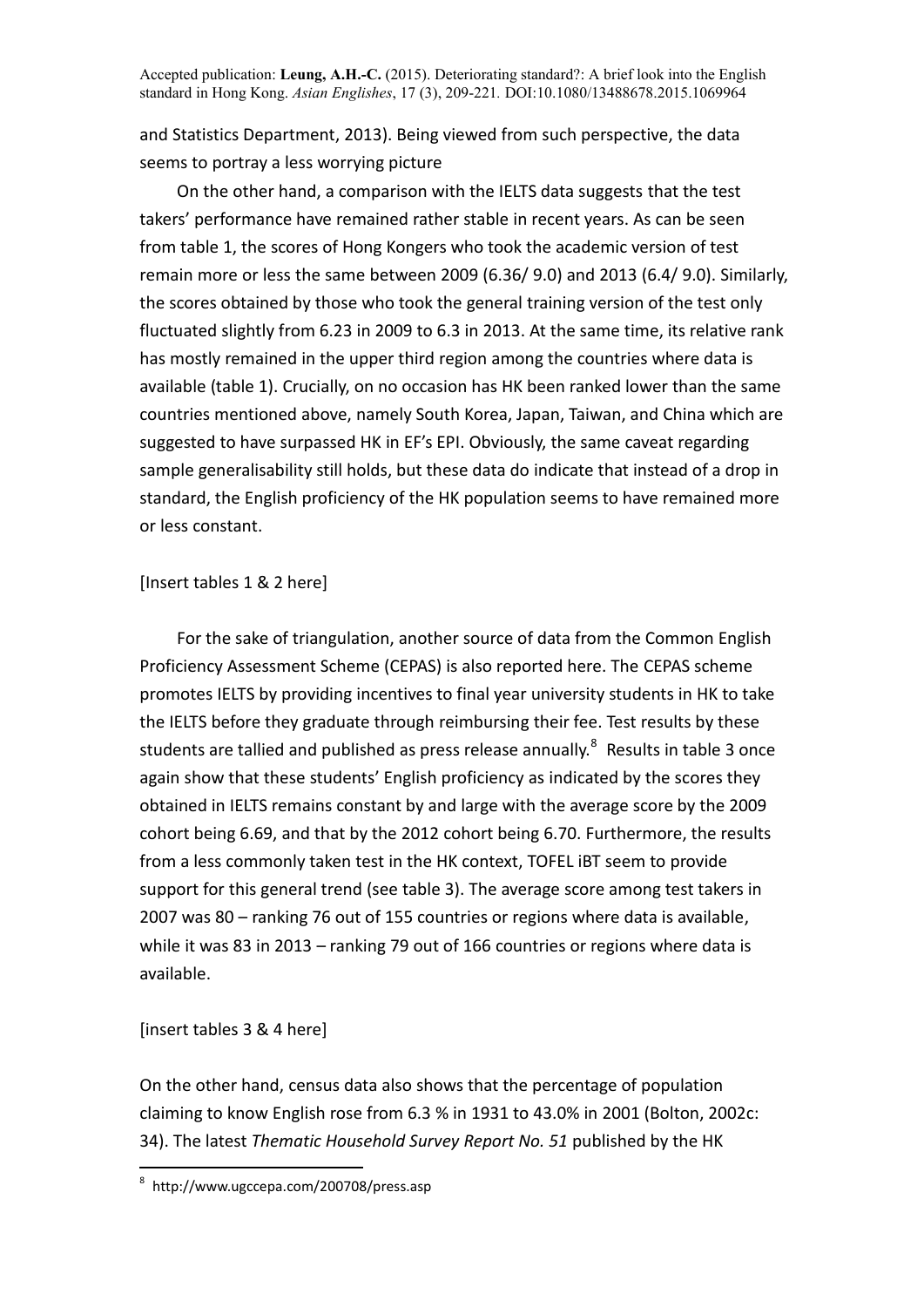government in May 2013 further indicates that among the 10,000 households surveyed, 82.6% of them reported possessing at least some command of the English language (Social Surveys Section, Census and Statistics Department, 2013).

Viewing all these data together seems to indicate that the general belief of a downhill trend cannot be substantiated. If anything they suggest that the level of English, at least among the people sampled, seem to have remained constant even in a relatively consecutive reading.

#### **3. The notion of correctness, dialectal variation, and language change**

So if the claim of a drop in proficiency is put into question after considering extra data, what are the other potential arguments that critics can fall back on? Some of the critics, especially those who embrace the prescriptivist's tradition build their arguments on the fact that English in many non-native regions including Hong Kong are different from the native varieties. Although it may be the case that features found in HK English differ to an extent from the native speakers' norms as previously discussed, defining correctness is a problematic issue in itself. Variations seen in British and American English are a good illustration of this point. Readers who are familiar with both varieties of English are aware that British English and American English differ from one another not only in vocabularies, e.g. *biscuits* vs *crackers*, and spelling, e.g. *grey* vs *gray*, they also vary in other subtle grammatical aspects including verbal inflections, e.g. *What has got into you?* vs *What has gotten into you?*, and past tense marking e.g. *learnt* vs *learned.* These, among numerous other examples, demonstrate that even within the inner-circle varieties there are linguistic variations that differentiate one variety from another. In view of that, the question as to how one defines 'correct' remains a perplexing issue. Do we teach the standard British English (allegedly characterised by Received Pronunciation) to learners in HK? Perhaps that would be a fair model to aspire to considering the historical link HK has with the UK (Bolton, 2000). Yet, as Hughes, Trudgill, & Watt (2012:1) put it,

͚When foreign learners of English first come to the British Isles, they are usually surprised, and often dismayed, to discover how little they understand of the English they hear ... the English most British or Irish people speak seems to be different in many ways from the English the visitor has learned. While it is probably differences of pronunciation that will immediately strike them, learners may also notice differences of grammar and vocabulary.'

So even if one was to choose British English as the model, problems of regional variations still abound (Beal, 2006; Hughes et al., 2012).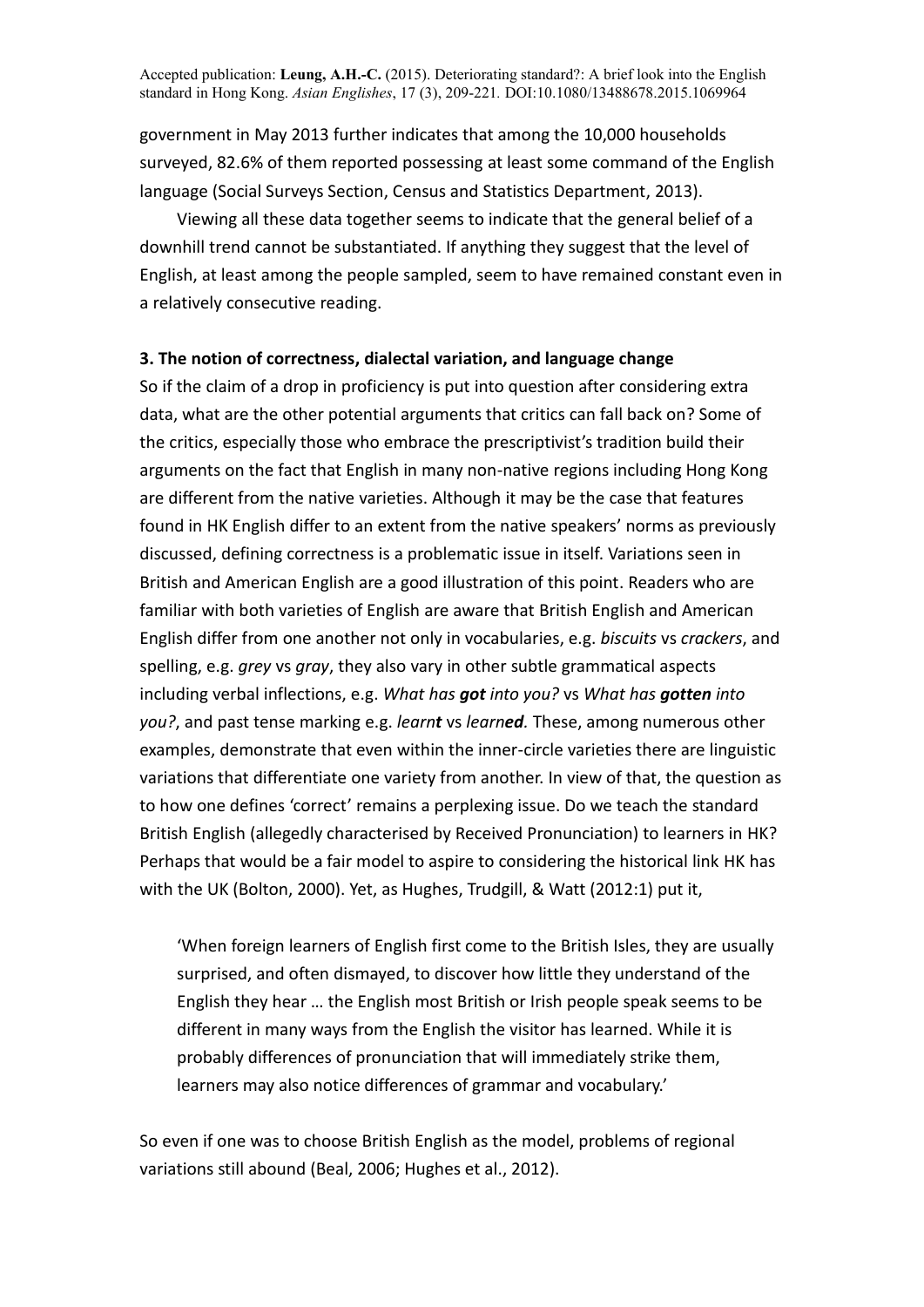Apart from the difficulty in choosing one specific norm to adhere to, it is also interesting to note that many of the 'golden rules', at least regarded as such by many, originated from no more than arbitrary personal preference and idiosyncrasy without linguistic foundations (Aitchison, 2001). The widely held view of 'do not end a sentence with a preposition' is a case in point. In his book, A short introduction to *English grammar*, Robert Lowth (1762/ 1967), a then prominent Bishop of London, 'set out to put matters right by laying down "rules", which were often based on currently fashionable or even personal stylistic preferences' (Aitchison, 2001:11). He wrote, in contrary to the general usage, the following,

͚The Preposition is often separated from the Relative which it governs, and joined to the verb at the end of the Sentence . . . as, "Horace is an author, whom I am much delighted with<sup>"</sup> . . . This is an Idiom which our language is strongly **inclined to; it prevails in common conversation, and suits very well with the familiar style of writing**; but the placing of the Preposition before the Relative is more graceful, as well as more perspicuous; and agrees much better with the solemn and elevated style.' (Lowth, 1762/1967: 127-8.) [emphasis added]

and hence the rule of thumb of 'never end a sentence with a preposition'. As a matter of fact, when one comes to think about it objectively there are really no grammatical underpinnings that make *He was the one to whom I talked* in any way more correct than *He was the one who I talked to*. Such a difference is perhaps more of a stylistic issue than a grammatical one. $9$  Whereas the first sentence is more likely to appear in a formal discourse, the latter is common in daily conversations. Likewise, claiming *long time no see* makes no sense to native English speakers is no more than a reflection of personal preference as its existence is first documented in the Oxford English Dictionary in 1900.<sup>10</sup>

Yet, some others would resort to history in their definition of correctness. Accuracy in such terms is usually understood as things that we are used to saying and norms that have a long history. This line of argument is again hard to sustain, bearing in mind that language is very much evolving through time (Yule, 2014) and that linguistic innovations are commonplace. Sentence structures can change over time just as meaning of words can alter. For instance, we used to be able to say *I know not*  (I do not know), which is a line that appeared in *Hamlet*, in Early Modern English/ Shakespearean English (e.g. Baugh & Cable 1993; Singh 2005). However, in present day English similar constructions would sound incredibly archaic if not wrong. This is

 $9$  The notion of stylistic variation will be addressed in more detail in section 4.

<sup>10</sup> http://oed.com/view/Entry/109975?redirectedFrom=long%20time%20no%20see#eid38785516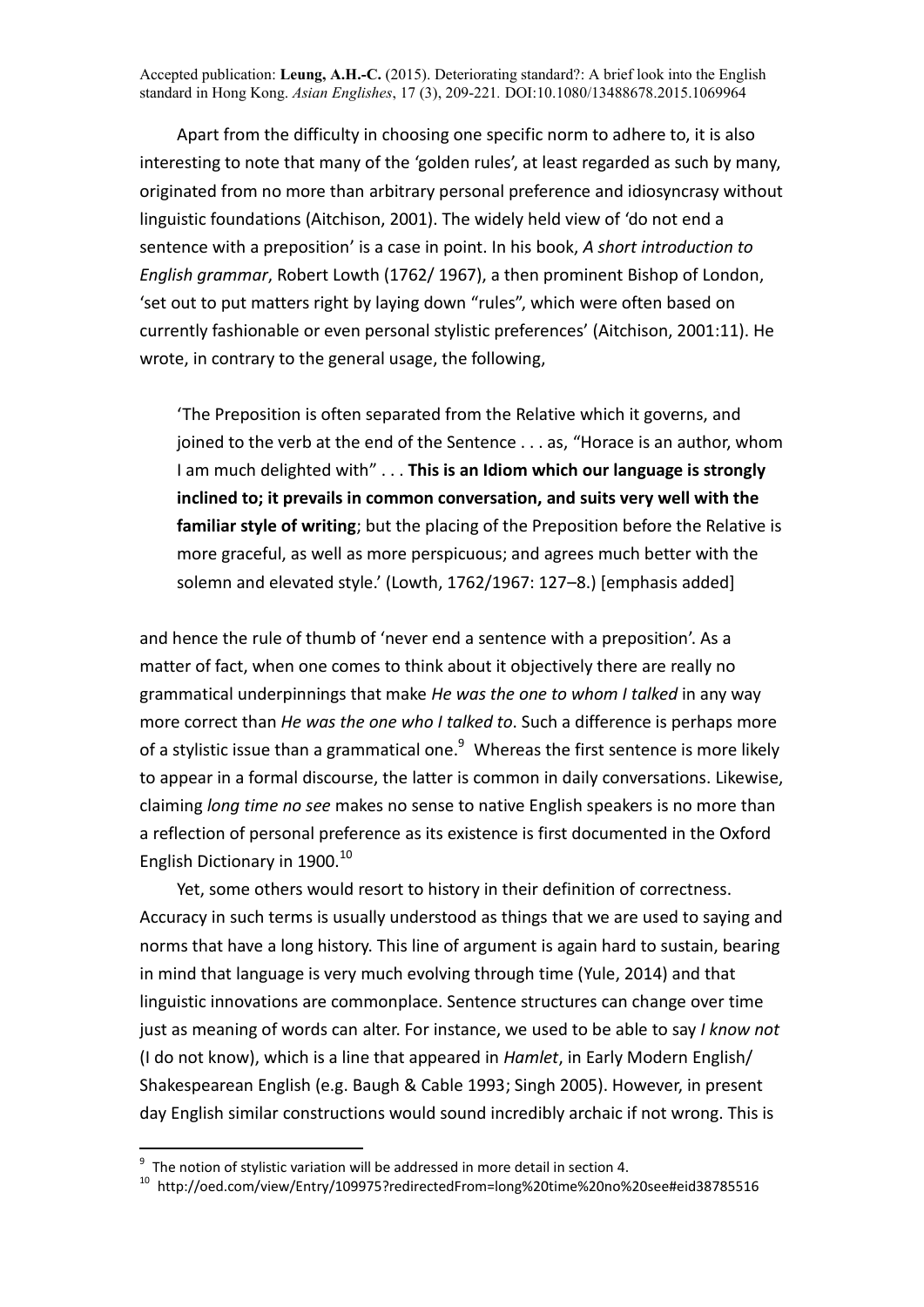due to the fact that in present day English the main verb can no longer be raised passed the negator, hence *do-*support is required. This restriction in turn has an effect on word order. Another example that goes against the argument that is based on history has to do with the word *you*. In Old English there used to be a distinction between singular and plural *you*. <sup>11</sup> This distinction between *you* and *youse* is still found in some dialects of English in the United Kingdom, for example in Liverpool and Northumberland (Hughes et al. 2012). Are we ready to say that since these varieties are more faithful to English of older days, they are the only correct model that should be followed? Another example with respect to the change of word meaning is illustrative of the overarching point being made in this section. The word *gay* used to mean noble, beautiful, excellent, fine, and etc; the first example of this usage was documented in the Oxford English Dictionary in 1325.<sup>12</sup> The more commonly used meaning of this word nowadays, however, relates to homosexuality which is a meaning that only emerged in early 1920s. This is again an example showing how language can change through time, in this case, a word acquiring extra meaning.

All the above demonstrate that the notion of correctness is problematic given the presence of dialect variation and the historical development that English has undergone through the years. In this respect, claiming that the English standard of HK speakers (and in fact many other outer circle variety speakers) has been deteriorating is perhaps over-assertive if not dogmatic. It is true that HK English contains aspects that are different from other varieties including the 'standard' varieties, but differences between varieties have always existed even in native/ inner-circle varieties as discussed above. In fact, many of these 'deviant' usages are performing important extra-/ socio- linguistic functions as will be argued in the following section.

#### **4. Stylistic variation, linguistic innovation, and identity**

The language we use can vary from context to context; for instance, it is unlikely that one would use *What͛s up bro* when greeting his or her boss, the more formal form of *Good morning Mr. Johnson* is the likely utterance in such an occasion. This stylistic variation allows us to denote formality in a continuum. A speaker essentially locates him/ herself along such a continuum and subsequently chooses the linguistic form to produce according to ways s/he deems appropriate for a given situation. At different ends of the formality continuum, there is generally a different degree of acceptance

 $11$  Though the form is quite different from their present days' counterparts; there was also the distinction of case which also alter the surface form of the word *you*.

<sup>12</sup> http://oed.com/search?searchType=dictionary&q=gay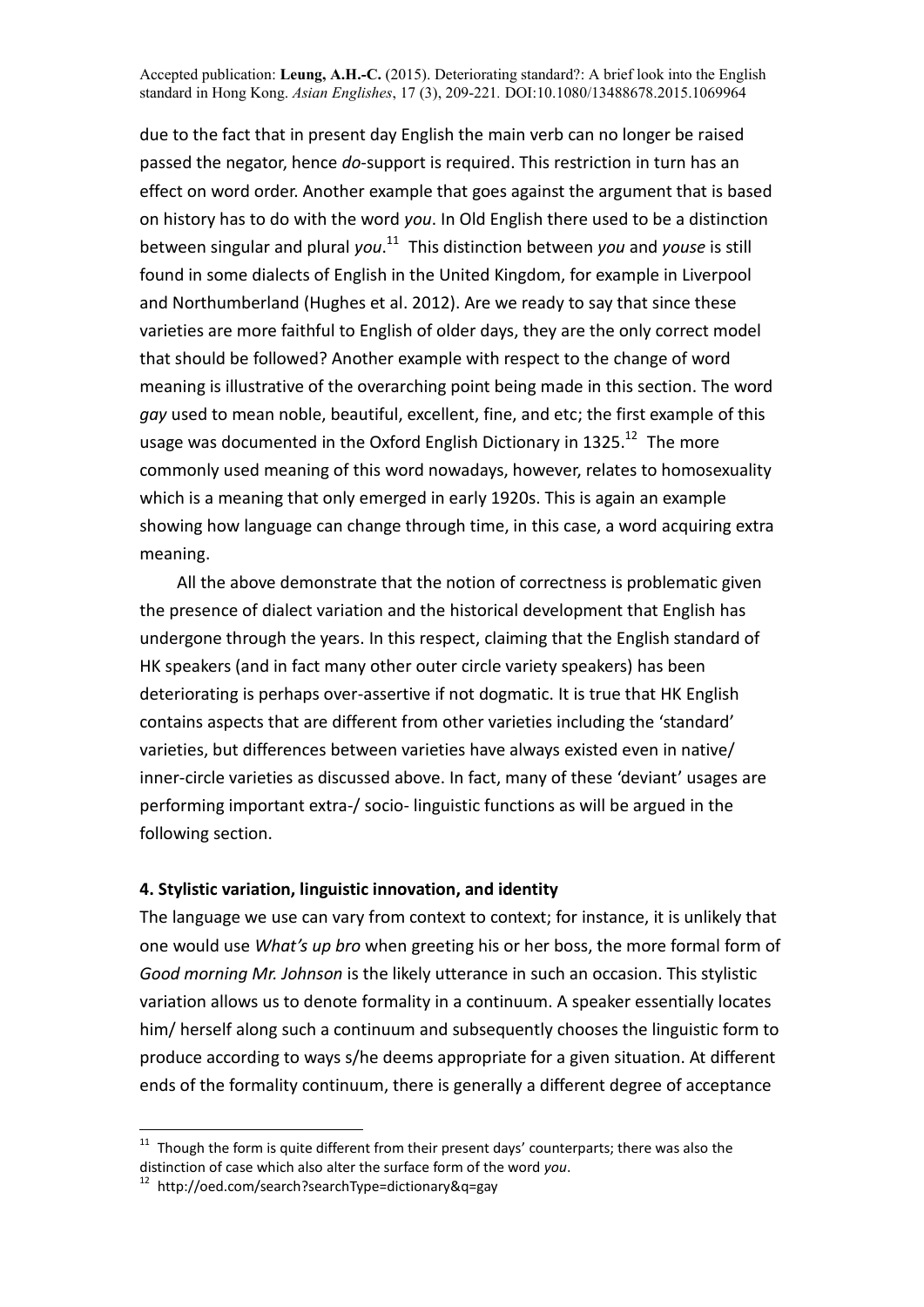as to what language should be used. Going back to the above example, the reason why *What's up bro* is highly unlikely to occur is because the situation of greeting a superior calls for a formal register. That said, if the boss and the employee are very close friends who just happen to work in the same workplace, then *What͛s up bro*  would probably sound less awkward. A formal context generally demands a more conservative and careful use of language (Labov, 1966/ 2006), while an informal context facilitates word play and innovative use of language. Fishman͛s article of *Who speaks what language to whom and when* (1965) highlights that linguistic choice is not a random act at all, just as it was no coincidence that an employee greets his boss with *Good Morning Mr. Johnson*. This again relates to the notion of accuracies, perhaps more aptly put, the appropriateness as delineated by the socially accepted norm.

Indeed when a person speaks, it is not merely the content that matters, but the implications, and its intended effect (both linguistic and extra linguistic) all contribute to the act of uttering a sentence. Furthermore, Le page (1986:24) has argued that

linguistic behaviour depends upon seeing language primarily not in its communicative functions but as a vehicle - the major vehicle - through which we make acts of identity, project ourselves upon others, represent in words our positions in the universes we each create in our minds. The images we cast with language may themselves be sharply focused or more diffuse; they may coincide with those cast by others, or they may not. If they are diffuse, or, if they do not match those of others, we have the choice of focusing them so as to be more sharply defined, or so as to coincide more with those cast by others, or we may refrain from focusing in either sense - due either to our inability to do so or our lack of motivation to do so.

That is to say when one tries to understand an act of speaking, one has to look beyond the surface language in order to be able to truly appreciate the whole array of intended subtext as well as speaker's intention to signify extra-linguistic information such as identity, orientation towards the interlocutor, and etc. Applying to the case of HK speakers of English, the use of innovative phrases and words such as *add oil*, *blow water* can indeed be interpreted as performing multiple functions as will be elaborated below. It should be pointed out that a related issue of nativisation and localisation is an interesting one. However, since this is not the focus of the current paper, this issue will not be dealt with in any detail. Readers interested on the topic can refer to Zhang (2014) and other references mentioned in section 2.

The use of these items not only creates a dramatic effect, it also positions the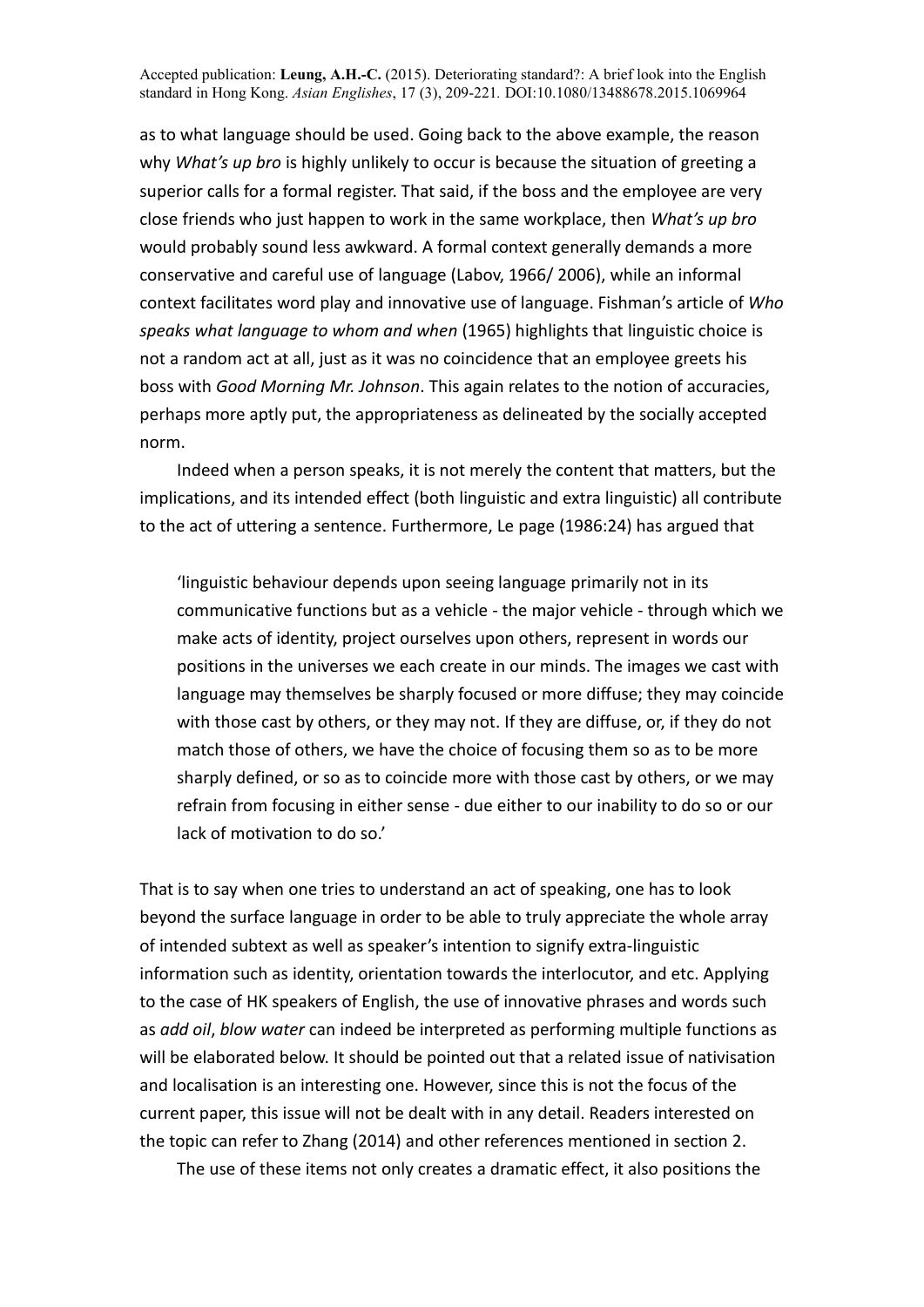speaker as a HK bilingual who understands the meaning of these vocabularies. The speaker is hence able to assert a unique identity, a HK bilingual, through the use of this playful language. At the same time, this very act enables them to differentiate themselves from outsiders who do not share these linguistic devices or lack these items in their linguistic repertoire (Ho, 2008). In other words, this innovative use of language can in fact be performing important functions such as signaling trendiness, showing empathy, and demarcating group membership and excluding outsiders who do not belong to their speech community.<sup>13</sup> We can find other linguistic variables functioning similarly in other contexts as well in relation to factors such as age and gender. Examples include the use of quotatives, *be like*, and *go* by speakers of different age in sentences such as, *I'm like 'urgh' you know* (Buchstaller 2006b: 362), *She'll go 'get me a cup of tea I've been at work all day'* (Buchstaller 2006a: 4); different use of –*ing* or –*in* variable for the pronunciation of -*ing* word endings in Norwich among speakers of different gender and different class (Trudgill 1974); and the use of non-standard verb forms such as *They calls*, and *I knows* (Cheshire, 1978, 1982) by youngsters in Reading (see Eckert and Rickford 2001 for more on sociolinguistic variations). Therefore, treating the use of innovative English phrases by HK speakers as errors (in the prescriptive sense) is to disregard the multiple important extra-linguistic functions that they perform (cf. Bolton and Kwok 1990). Admittedly, it would perhaps be stretching it too far to claim that phrases such as *add oil*, and *blow water* are 'good' English that can be comprehended by everyone, however, when they are used in the appropriate context (e.g. in informal conversations among local friends) should not be taken as evidence to support claims that the English standard is falling among HK's speakers.

One could possibly argue that such idiosyncratic use of language will contribute to the problem of intelligibility, comprehensibility and hence communication will be compromised when these features are used with English speakers who do not share such knowledge. Nonetheless, such concerns are perhaps wrongly placed, at least in the given context, when one comes to understand that one of the purposes of these localised vocabularies, like other slangs, is to create a certain degree of discreetness. It is also worthwhile to bear in mind that the intelligibility of HK English based on the small speech sample compiled by Kirkpatrick, Deterding & Wong seems to be highly intelligible in international settings and contexts (2008). Though the generalisability of the results, as noted by the authors, still needs to be tested in a wider context involving listeners from other places such as continental Europe and Africa, this does pose potential challenges to the arguments by critics of HK English or criticisms on

<sup>&</sup>lt;sup>13</sup> Related to this discussion is the fact that code-mixing of Cantonese and English has been argued to form part of HK speaker's identity (Joseph 2004).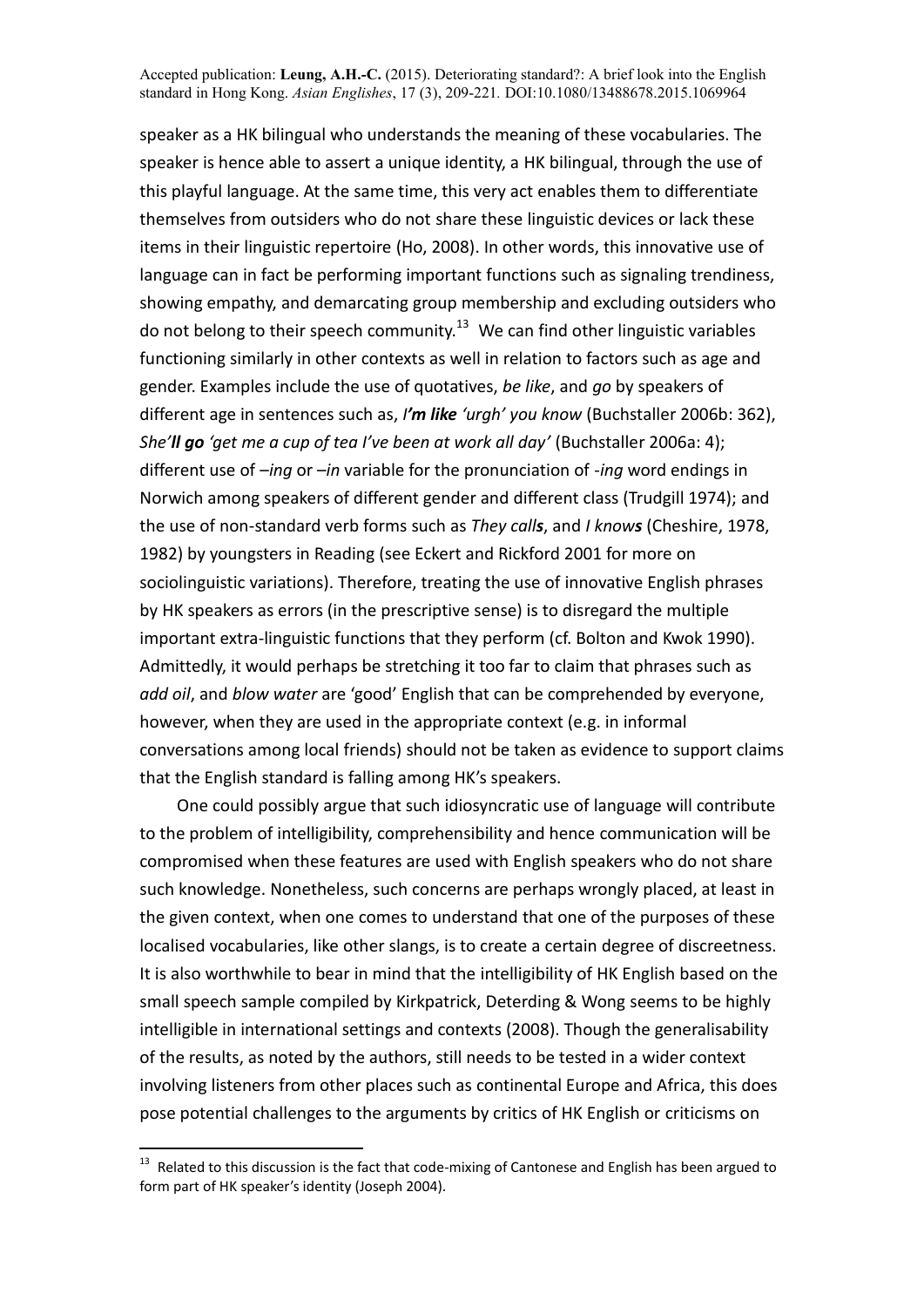Hong Kongers' English standard.

#### **5. Concluding remarks**

This article has briefly noted some background information about English in HK and has reviewed evidence which challenges the claim that Hong Kong people's English ability is on a decline. The paper has also tried to grapple with the knotty notion of correctness and in turn problematised the concept with arguments related to historical and language change. The final section has synthesised issues raised in relation to sociolinguistic constructs of variation, and identity. Through these discussions, it is highlighted that viewing English as a monolithic entity with 'one and only one' standard is not without its problems, especially when all forms of variations clearly exist in native and non-native contexts alike.

Triangulating data from the various sources reveal that, contrary to popular belief, the English proficiency among the HK population seems to have remained more or less stable. This reminds us that making impressionistic and emotional claims without adequate empirical support can sometimes lead to misguided conclusions. Moreover, using the purported deteriorating English standard among HK people as a case study, this article hopes to have drawn readers' attention to the fact that various linguistic forms, be it different from native speaker norm or not, are performing highly intricate functions that are more than merely a 'catch the eye' communicative act. While we endeavor to define and understand English in different terms, the aspect of English use, or in fact, language use to signal identity and other extra-linguistic elements should not be ignored. Throughout the article, it has been maintained that English proficiency is not a concept that can be easily defined not only because of the variation present in both native and non-native contexts, but also because of the ongoing evolvement and change that the language goes through. Questions such as 'What norm of reference are we using to view speaker's English proficiency?', 'Is it fair to view a non-native speaker's English proficiency in native speaker terms?', 'Is it realistic to expect non-native speakers to acquire native speaker's English when the input they obtained do not represent such a norm?', and perhaps even more fundamentally 'How should proficiency be defined? Is it the ability to communicate or the ability to produce "textbook-like" utterances?' have to be asked and carefully thought through before we can thoroughly address the issue of proficiencies. At the same time, the presence of unique or idiosyncratic features of HK English should not be taken as the unequivocal evidence of a decline in English standard among the population as they can be and are performing unique functions that cannot be achieved otherwise including signaling a Hong Kong bilingual identity.

Clearly, issues that have been referred to in this short piece of writing are very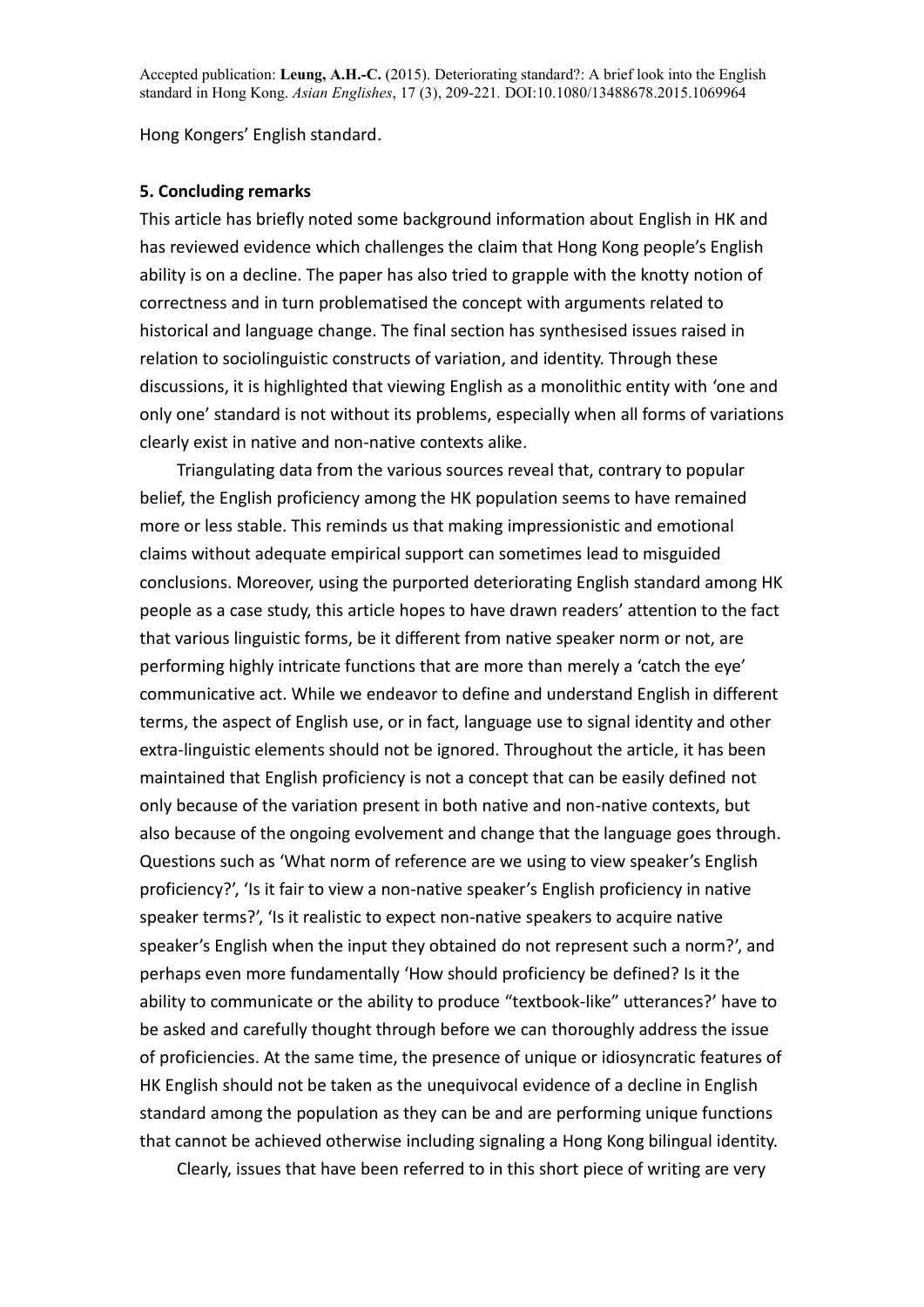much open to debate. It is perhaps everything but impossible to draw a conclusion on the issue of English standard among non-native speakers at this point when non-native speakers of English have outnumbered native English speakers by a fairly large margin (Crystal, 2008). In such a context, it is almost certain that English as an international language/ a lingua franca (Seidlhofer, 2011) will continue to evolve and hence the norm reference according to which learners are judged is also likely to alter (cf. Schneider, 2014). Related to that, given the ever rising number of speakers who speak English as a non-native tongue, it is perhaps appropriate to ask whether non-native speakers should continue to take sole responsibility in ensuring successful communications between different interlocutors by means of trying to 'perfect' their English or 'imitate' the native model as best as they can; all users of English should perhaps try to acquaint themselves with various international varieties so as to enhance English communications. In all, it is hoped that this article along with many other contributions on the topic of English and English usage will continue to stimulate discussions and fuel insightful research.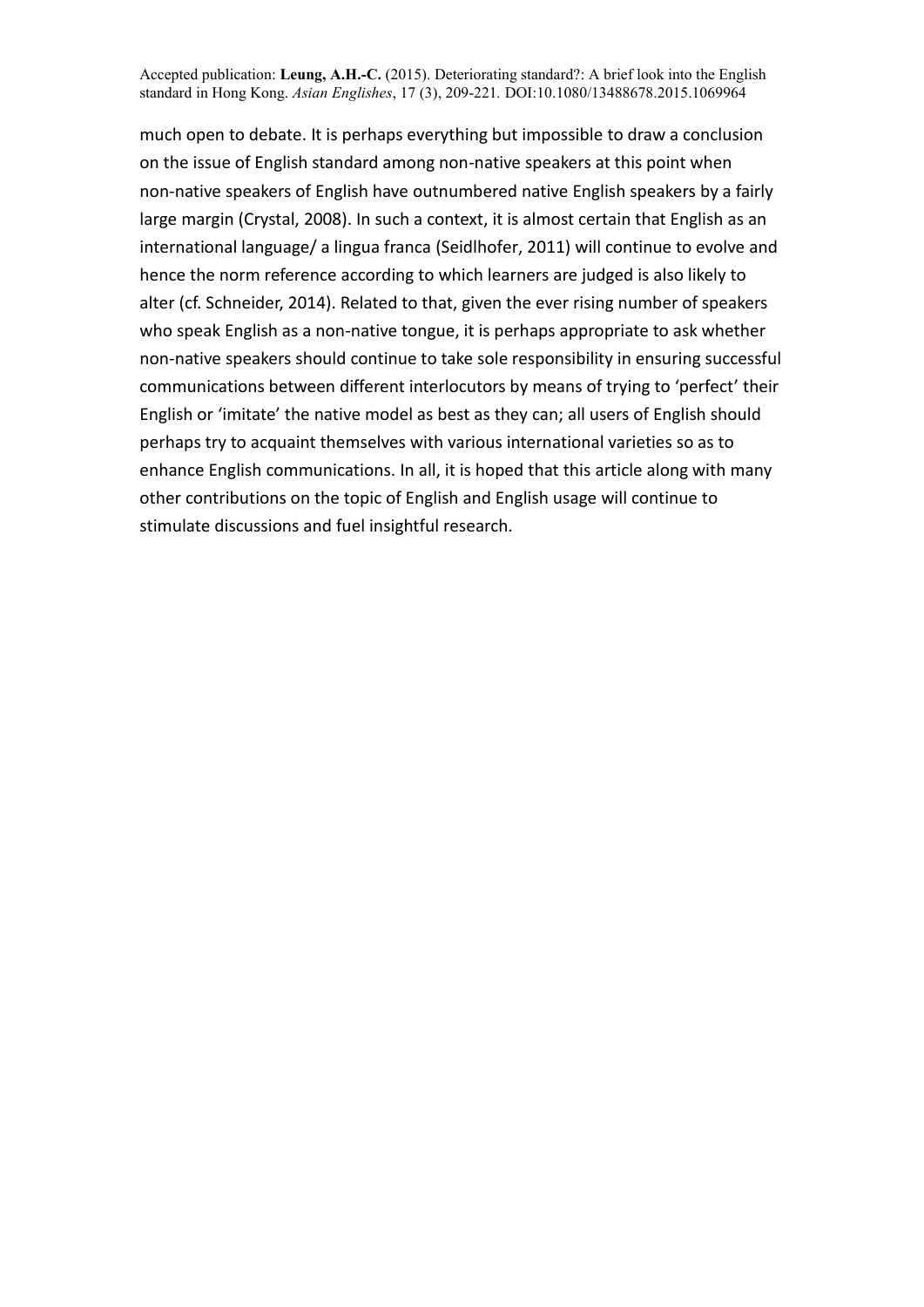#### **References**

- Apple Daily, (2013, Nov 06). *Level of English dropped, ranking 22nd globally*. Retrieved from Apple Daily: http://hk.apple.nextmedia.com/news/art/20131106/18495359
- Aitchison, J. (2001). *Language change: progress or decay (3rd ed.)*. Cambridge: Cambridge University Press.
- Baugh, A. C., & Cable, T. (1993). *The history of the English language (4th ed.)*. London: Routledge.
- Beal, J. C. (2006). *Language and region*. Abingdon: Routledge.
- Benson, P. (2000). Hong Kong words: variation and context. *World Englishes*, 19 (3), 373-380.
- Bolton, K. (2000). The sociolinguistics of Hong Kong and the space for Hong Kong English. *World Englishes*, 19 (3), 265-285.
- Bolton, K. (ed.) (2002a). *Hong Kong English: autonomy and creativity*, Hong Kong: Hong Kong University Press.
- Bolton, K. (2002b). Hong Kong English autonomy and creativity. In K. Bolton (ed.), *Hong Kong English: autonomy and creativity* (pp. 1-25). Hong Kong: Hong Kong University Press.
- Bolton, K. (2002c). The sociolinguistics of Hong Kong and the space for Hong Kong English. In K. Bolton (ed.), *Hong Kong English: autonomy and creativity* (pp. 29-55). ). Hong Kong: Hong Kong University Press.
- Bolton, K. (2011). Language policy and planning in Hong Kong: Colonial and postcolonial perspectives. *Applied Linguistics Review*, 2, 51–71.
- Bolton, K., & Kwok, H. (1990). The dynamics of the Hong Kong accent: Social identity and sociolinguistic description. *Journal of Asian Pacific Communication*, 1, 147-172.
- Buchstaller, I. (2006a). Diagnostics of age-graded linguistic behaviour: The case of the quotative system. *Journal of Sociolinguistics*, 10 (1), 3-30.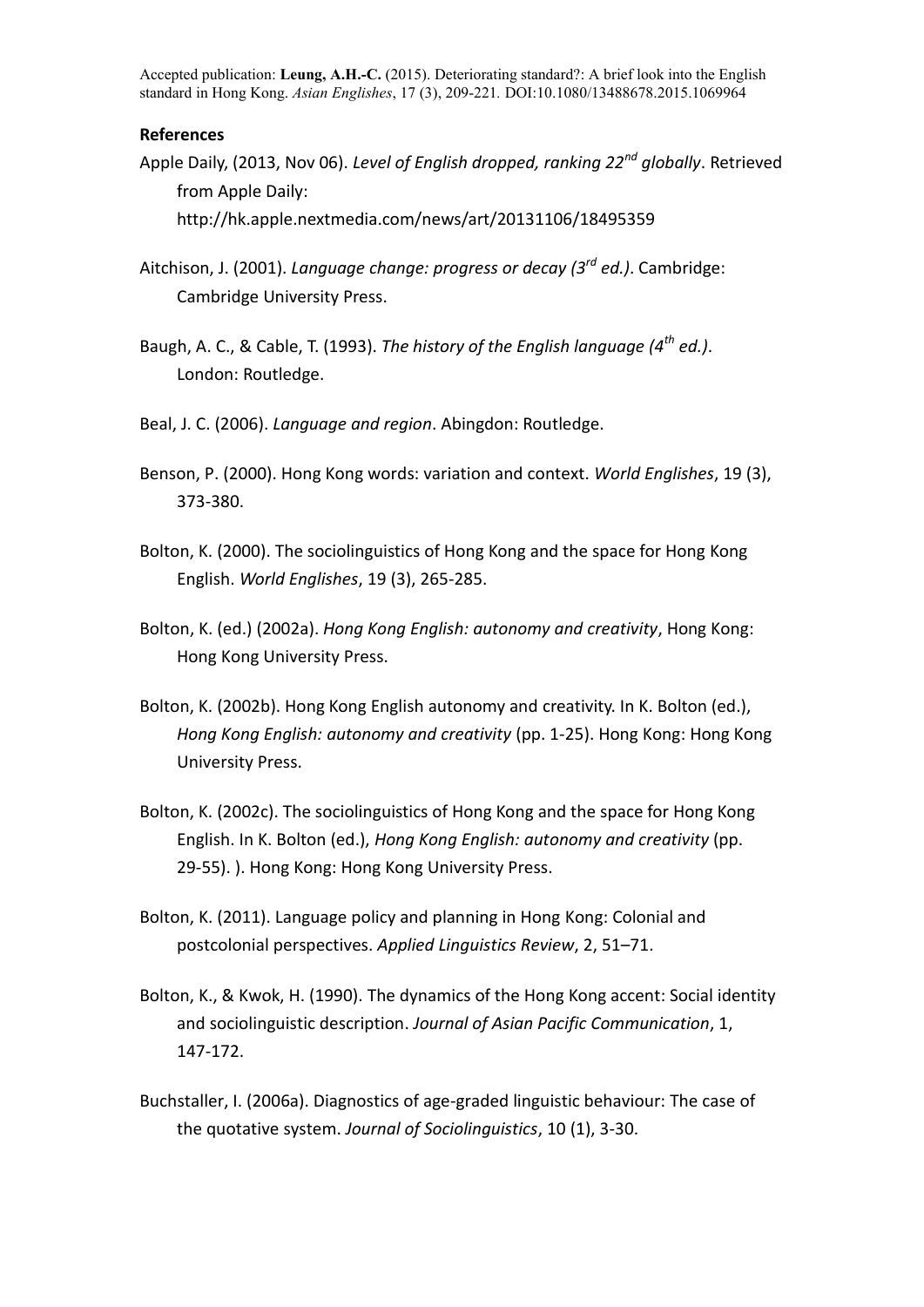- Buchstaller I. (2006b). [Social stereotypes, personality traits and regional perception](http://www.ncl.ac.uk/linguistics/research/publication/72723)   [displaced: Attitudes towards the 'new' quotatives in the U.K..](http://www.ncl.ac.uk/linguistics/research/publication/72723) *Journal of Sociolinguistics*, 10 (3), 362-381.
- Chen, M. (2013). *The world's top 60 countries in English according to the EF English Proficiency Index: Scandinavian countries continue to lead rankings, as Asia races ahead of Latin America and the Middle East in English ability*. Retrieved from English Town: http://www.englishtown.com.hk/\_imgs/online/hk/second/press/news/ EF\_EPI\_World\_EN.pdf
- Cheshire, J. (1978). Present tense verbs in Reading English. In P. Trudgill (ed.), *Sociolinguistic patterns in British English* (pp. 52-68)*.* London: Edward Arnold.
- Cheshire, J. (1982). *Variation in an English dialect: A sociolinguistic study*. Cambridge: Cambridge University Press.

Crystal, D. (2008). Two thousand million?. *English Today,* 24 (1), 3-6.

- Department of Statistics Singapore (2011). *Census of Population 2010 Statistical Release 1: Demographic Characteristics, Education, Language and Religion.*  Department of Statistics Singapore. Retrieved from: http://www.singstat.gov.sg/publications/publications\_and\_papers/cop2010/cen sus10\_stat\_release1.html
- Dulay, H. and Burt, M. (1974). Natural sequences in child second language acquisition. *Language Learning,* 24, 37-53.
- Eckert, P., & Rickford, J. R. (eds.) (2001). *Style and sociolinguistic variation*. Cambridge: Cambridge University Press.
- Evans, S. (2013). The long march to biliteracy and trilingualism: language policy in Hong Kong Education since the handover. *Annual Review of Applied Linguistics*, 33, 302-324.
- Evans, S. (2015). Word-formation in Hong Kong English: diachronic and synchronic perspectives. *Asian Englishes*. DOI: 10.1080/13488678.2015.1036510 (ahead of print)

Fishman, J. (1965). Who Speaks What Language to Whom and When?. *La*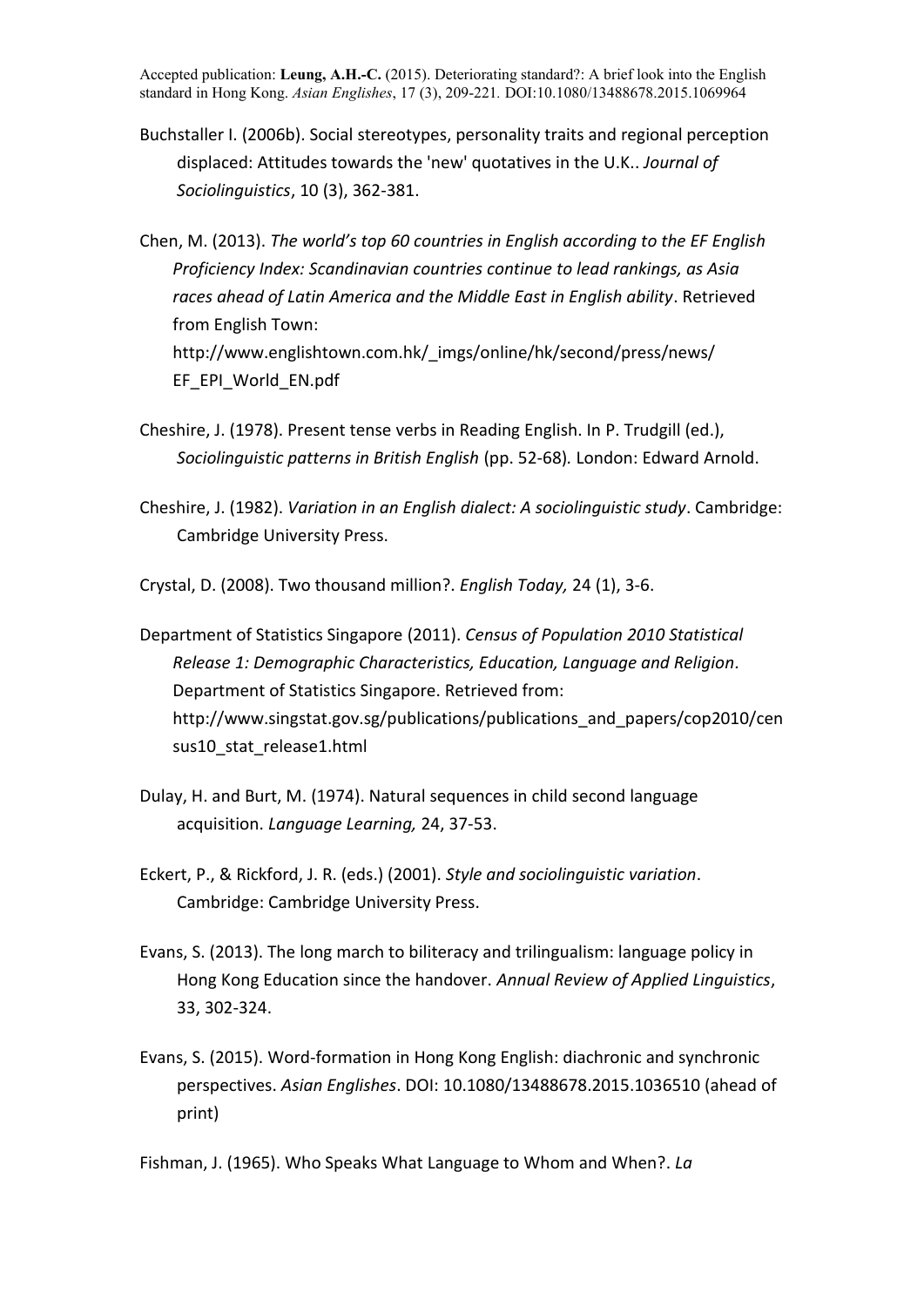*Linguistique,* 1 (2), 67-88.

- Fung, V. K. (2012, November 01). Declining English standard hurts HK. *China Daily*. Retrieved from: http://www.chinadaily.com.cn/hkedition/2012-11/01/content\_15862375.htm
- Gibbons, J. (1984). Interpreting the English proficiency profile in Hong Kong. *RELC Journal,* 15, 64-74.
- Gisborne, N. (2009). Aspects of the morphosyntactic typology of Hong Kong English. *English World-Wide,* 30 (2), 149–169.
- Hawkins, R. (2001). *Second language syntax – a generative introduction*. Oxford: Blackwell Publishing.
- Ho, J.W.Y. (2008). Code choice in Hong Kong: from bilingualism to trilingualism. *Australian Review of Applied Linguistics*, 31 (2), 18.1-18.17.
- Hughes, A., Trudgill, P. & Watt, D. (2012). *English accents and dialects: an introduction to social and regional varieties of English in the British Isles (5th ed.)*. London: Hodder Education.
- Hung, T. T. N. (2000). Towards a phonology of Hong Kong English. *World Englishes,* 19 (3), 337-356.
- Joseph, J. (2004). *Language and identity: National, ethic, religious*. New York: Palgrave Macmillan.
- Kachru, B. B. (1983). *The Other Tongue: English across cultures*. Oxford: Pergamon Press.
- Kachru, B. B. (eds.) (1992). *The other tongue (2nd ed.)*. Urbana: University of Illinois.
- Kirkpatrick, A., Deterding, D. & Wong, J. (2008). The international intelligibility of Hong Kong English. *World Englishes,* 27 (3-4), 359-377.
- Labov, W. (1966/ 2006). *The social stratification of English in New York City*. Cambridge; New York: Cambridge University Press.
- Lefebvre, C. (2004). *Issues in the Study of Pidgin and Creole Languages*. Amsterdam: John Benjamins.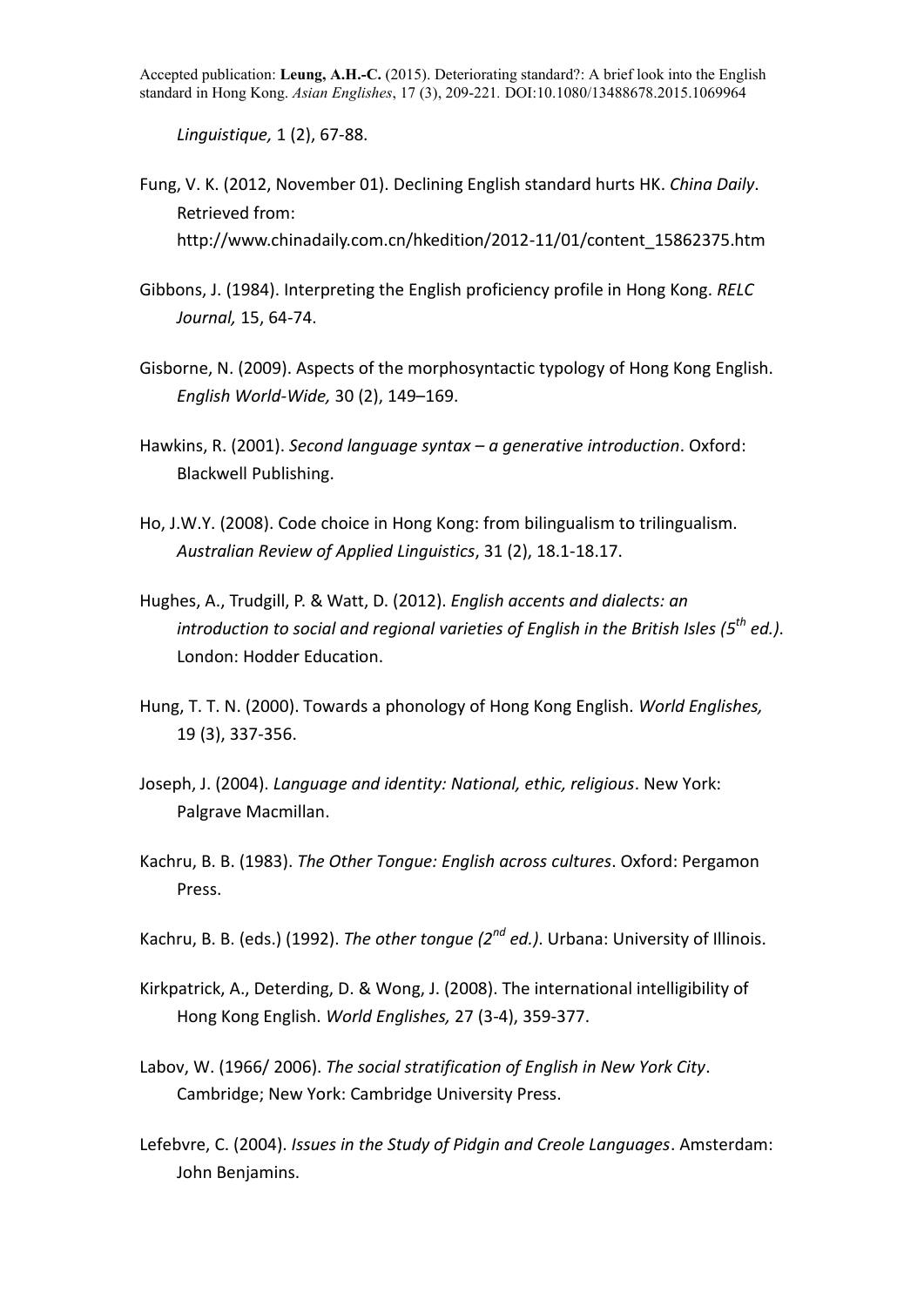Le Page, R. (1986). Acts of identity, *English today,* 2, 21-24.

- Lowth, R. (1762/ 1967). *A short introduction to English grammar*. Menston, England: The Scholar Press. Facsimile reprint.
- McArthur, T. (2002). *The Oxford guide to world English*. Oxford and New York: Oxford University Press.
- Mesthrie, R. & Bhatt, R. (2008). *World Englishes: the Study of New Linguistic Varieties*. Cambridge: Cambridge University Press.
- Schneider, E. (2007). *Postcolonial English: varieties around the world*. Cambridge: Cambridge University Press.
- Schneider, E. (2014). Asian Englishes into the future: a bird's eye view. Asian  *Englishes*, 16 (3), 249-256.
- Seidlhofer, B. (2011). *Understanding English as a lingua franca*. Oxford: Oxford University Press.
- Setter, J., Wong, C. S. P. & Chan, B. H. S. (2010). *Hong Kong English*. Edinburgh. Edinburgh University Press.
- Sewell, A. & Chan, J. (2010). Patterns of variation in the consonantal phonology of Hong Kong English. *English World-Wide,* 31/2, 138-161.
- Singh, I. (2005). *The history of English a student's quide*. London: Hodder **Education**

Sing Tao Daily (2014, Nov 13). Hong Kong English standard dropped for the seventh consecutive times, falling behind Beijing, Tianjin, and Shanghai for the first time. *Sing Tao Daily*. Retrieved from: https://hk.news.yahoo.com/%E6%B8%AF%E8%8B%B1%E8%AA%9E%E6%B0%B 4%E5%B9%B3%E4%B8%83%E9%80%A3%E8%B7%8C-%E9%A6%96%E9%81%A D%E4%BA%AC%E6%B4%A5%E6%BB%AC%E6%8B%8B%E9%9B%A2-215515180. html

So, D. (1992). Language-based bifurcation of secondary education in Hong Kong: Past, present and future. In K. K. Luke (Ed.), *Into the twenty first century: Issues of language and education in Hong Kong* (pp. 69-95). Hong Kong: Linguistic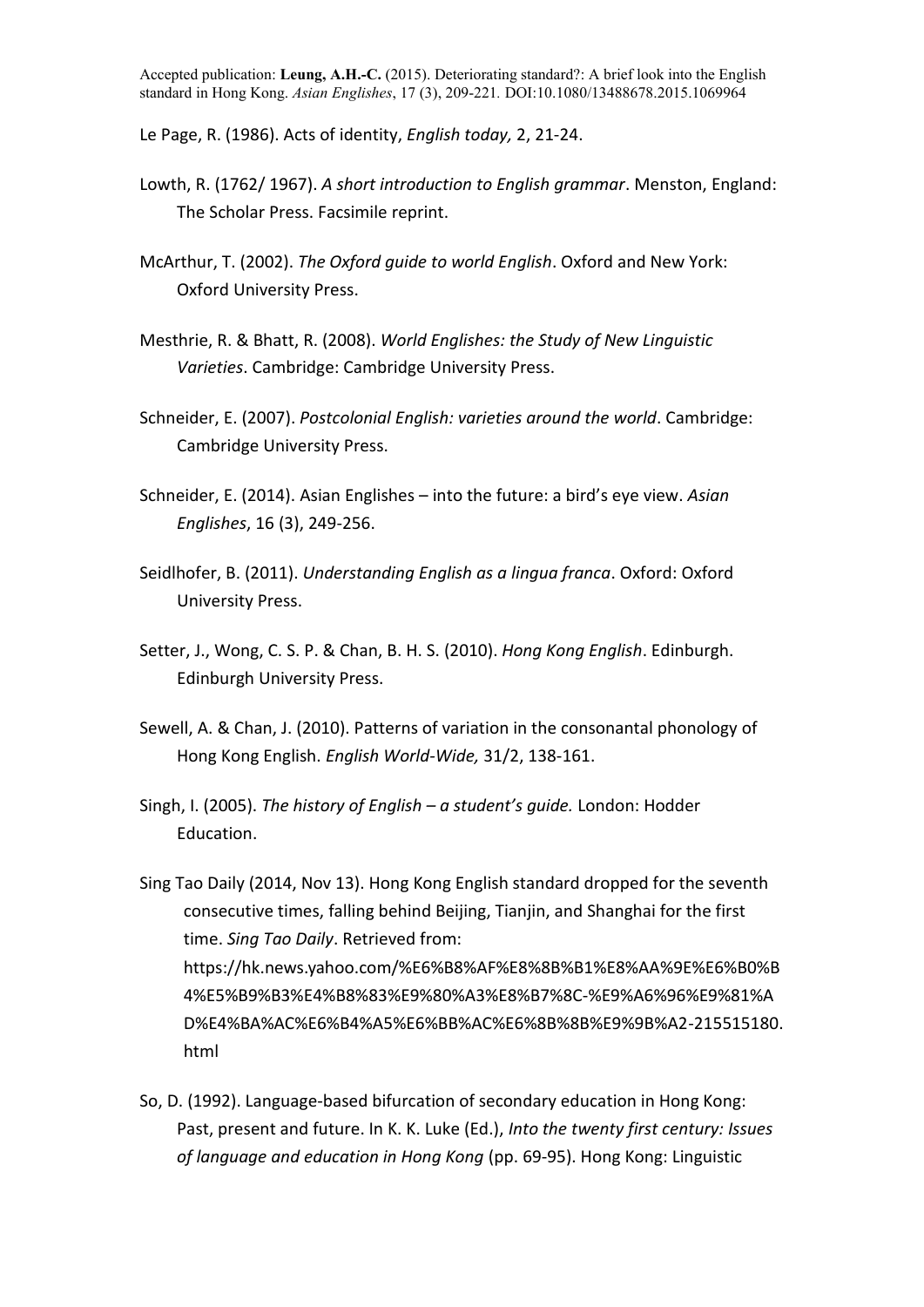Society of Hong Kong.

- Stauble, A.-M. 1984. A comparison of a Spanish-English and a Japanese-English second language continuum: negation and verb morphology. In R. Andersen (ed.), *Second languages: a cross-linguistic perspective* (pp. 323-353). Rowley, Mass. Newbury House.
- Sunday Report, (2011, June 19). *Sunday report – Hong Kong English*. Retrieved from: http://programme.tvb.com/news/sundayreport/episode/20110619/#page-1
- Social Surveys Section, Census and Statistics Department (2013). *Thematic Household Survey* (Report No. 51.). Census and Statistics Department. Retrieved from: http://www.censtatd.gov.hk/hkstat/sub/sp370.jsp?productCode=C0000086
- Trudgill, P. (1974). *The social differentiation of English in Norwich*. Cambridge: Cambridge University Press.
- Wenweipo. (2006, June 01). *Learn English from Tung Shing*. Retrieved from: http://paper.wenweipo.com/2006/06/01/OT0606010003.htm
- Yeung, L. (2013, February 03). Hong Kong trails rival Singapore in students' English skills. *South China Morning Post*. Retrieved from: http://www.scmp.com/news/hong-kong/article/1142100/hong-kong-trails-rivalsingapore-students-english-skills?page=all
- Yu, Y. L. (2014). *Hong Kong's English level worse than Singapore, Malaysia, and Indonesia, ranking 4th in Asia*. Retrieved from English Town: http://www.englishtown.com.hk/\_imgs/online/hk/second/press/news/JobMark et\_20131115.pdf
- Yule, G. (2014). *The study of language (5t<sup>h</sup> ed.)*. Cambridge: Cambridge University Press.
- Zhang, Q. (2014). Investigating Hong Kong English: Globalization and identity. Oxford: Peter Lang.
- Zhao, S. (2013, November 05). Hong Kong's English language skills branded 'pathetic' as Chinese has 'negative influence'. *South China Morning Post*. Retrieved from: http://www.scmp.com/news/hong-kong/article/1348626/hong-kongs-english -language-skills-branded-pathetic-chinese-has?page=all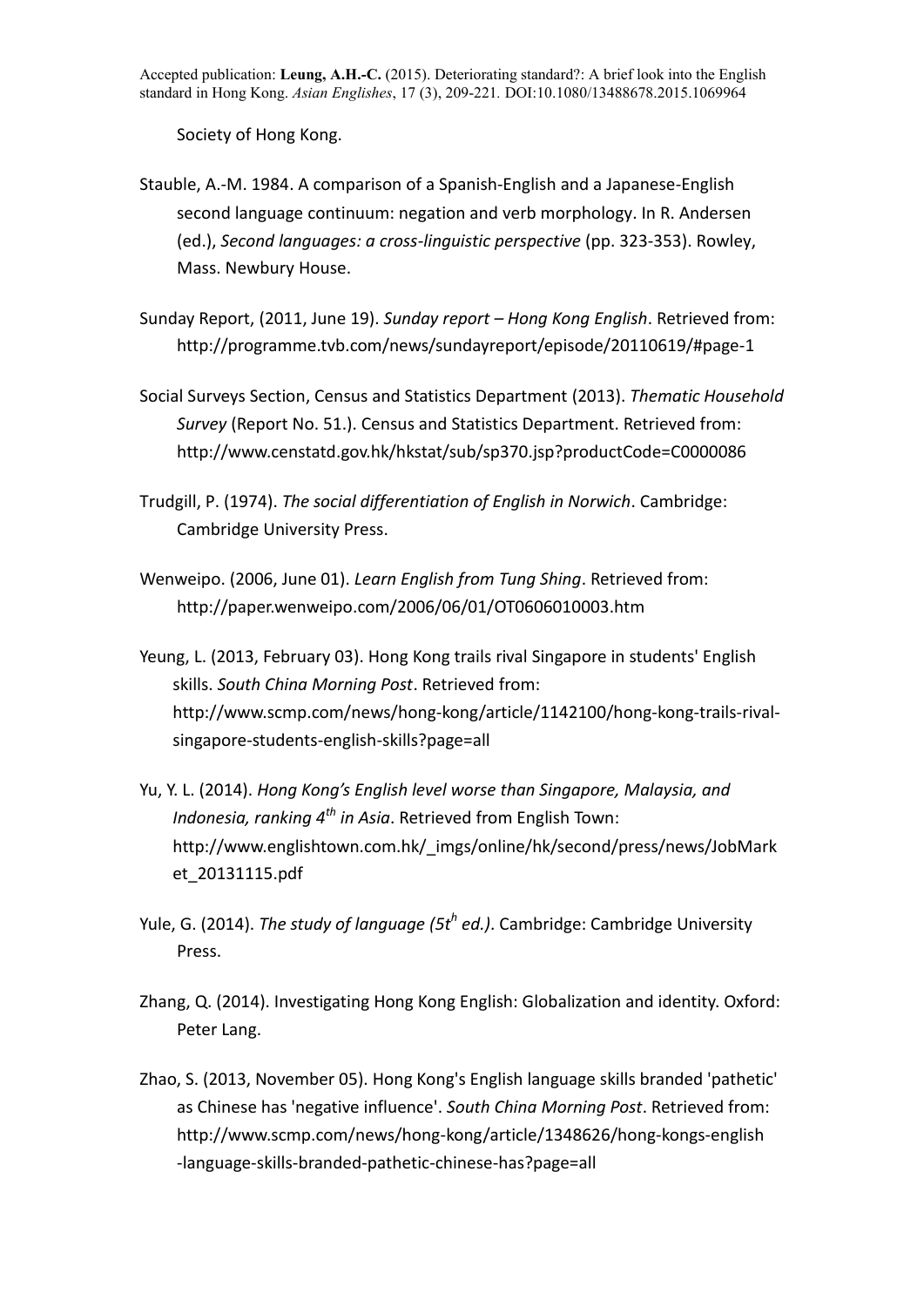#### **Diagrams and tables**

| 是<br>$\Rightarrow <$ | Ink<br>英忌                | 筆       | Pen<br>胼              | 紙                                    | Paper<br>坡旗              |  |
|----------------------|--------------------------|---------|-----------------------|--------------------------------------|--------------------------|--|
| 器<br>筆               | Pencil<br>胼士路            | 床       | <b>Bed</b><br>兴       | 枱                                    | Table<br>蕾步              |  |
| 衣<br>擓               | Wardrobe<br>窩都笠          | 樣       | Bench<br>濱治           | 椅                                    | Chairs<br>車士             |  |
| 帽                    | Hat<br>气.                | 家<br>能  | Furniture<br>科選查      | 餐<br>桔                               | Dining table<br>低寧地布     |  |
| 被                    | Ouilt<br>虧要路             | 毛<br>氈  | <b>Blanket</b><br>布親揚 | 蓆                                    | Mat<br>乜                 |  |
| 抬<br>开               | Table - cloth<br>地布夫羅夫   | 衣<br>服  | Cloth<br>曲路士          | 帳<br>雍                               | Curtain<br>吉頓            |  |
| 翔度<br>彩              | Shirt<br>啦               | 外<br>衣  | Coat<br>曲             | 西                                    | Foreign dress<br>装 科倫都哩士 |  |
| 領<br>呔               | Meck tie<br>既味           | 冷<br>未三 |                       | <b>Waist Woolen Sweater</b><br>鳥倫士屈他 |                          |  |
| 穰                    | <b>Stockings</b><br>士托傾士 | 鞋       | <b>Shoes</b><br>酥士    | 褲                                    | <b>Trousers</b><br>去老叟斯  |  |

Diagram 1. Chinese approximation of English words pronunciation in Chinese  $Almanac<sup>14</sup>$ 

<sup>&</sup>lt;sup>14</sup> Adapted from http://forum4.hkgolden.com/view.aspx?type=EP&message=2635882